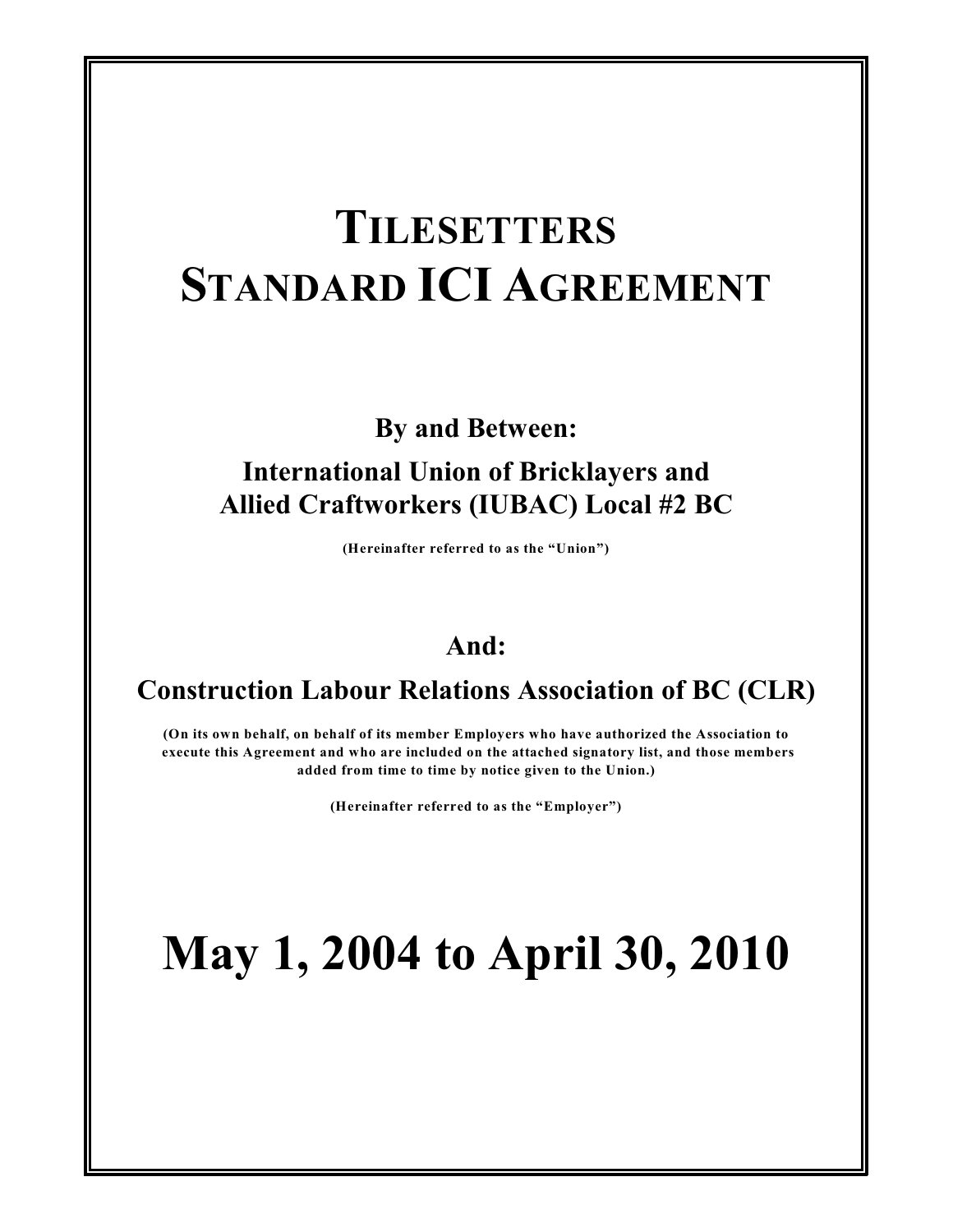# **Table of Contents**

**Refer to Appendix "A" for definitions and abbreviations applicable to this Agreement.**

| Article               | 1.000 |                                                       |
|-----------------------|-------|-------------------------------------------------------|
| Article               | 2.000 |                                                       |
| Article               | 3.000 |                                                       |
| Article               | 4.000 |                                                       |
| Article               | 5.000 |                                                       |
| Article               | 6.000 |                                                       |
| Article               | 7.000 |                                                       |
| Article               | 8.000 |                                                       |
| Article               | 9.000 |                                                       |
| Article 10.000        |       |                                                       |
| <b>Article 11.000</b> |       |                                                       |
| <b>Article 12.000</b> |       |                                                       |
| <b>Article 13.000</b> |       |                                                       |
| <b>Article 14.000</b> |       |                                                       |
| <b>Article 15.000</b> |       |                                                       |
| <b>Article 16.000</b> |       |                                                       |
| <b>Article 17.000</b> |       |                                                       |
| <b>Article 18.000</b> |       |                                                       |
|                       |       |                                                       |
| Schedule "A"          |       |                                                       |
|                       |       | <b>Employer Contributions and Employee Deductions</b> |
| Schedule "B1"         |       |                                                       |
| Schedule "B2"         |       |                                                       |
| Schedule "B3"         |       |                                                       |
| Appendix "A"          |       |                                                       |
| Appendix "B"          |       |                                                       |
| Appendix "C"          |       |                                                       |
| Appendix "D"          |       |                                                       |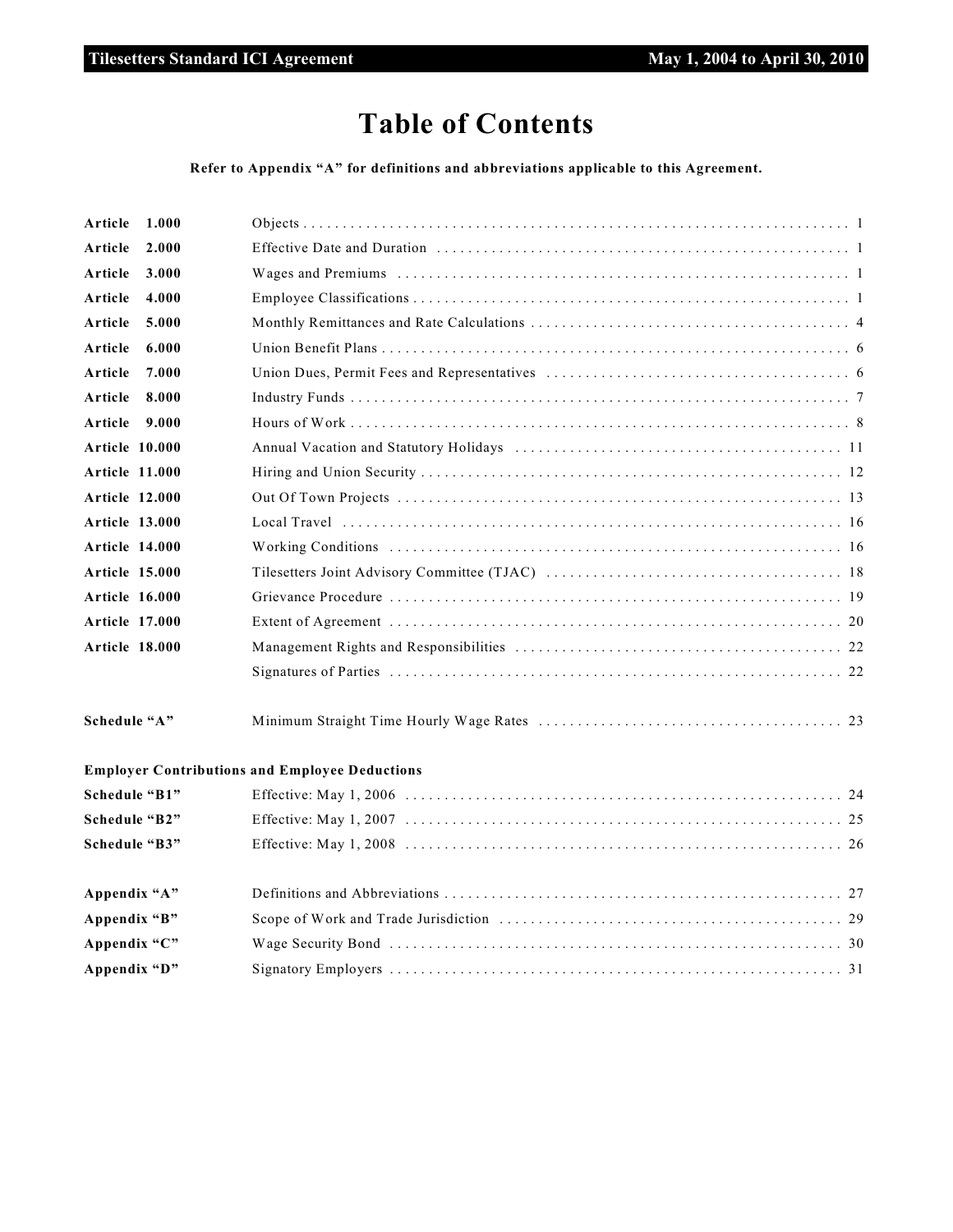#### **ARTICLE 1.000 - OBJECTS**

The objects of this Agreement shall be to stabilize the industry, elevate the trade, promote peace and harmony between Employers and Employees, facilitate the peaceful adjustment of all disputes and grievances, and prevent strikes, lockouts, waste, expense, and avoidable and unnecessary delays in construction and repair work.

#### **ARTICLE 2.000 - EFFECTIVE DATE AND DURATION**

- **2.100** This Agreement shall be for the period from and including May 1, 2004, to and including April 30, 2010, and from year to year thereafter subject to the right of either party to this Agreement, within four (4) months immediately preceding the date of expiry of this Agreement, which is April 30, 2010, or immediately preceding the last day of April in any year thereafter, by written notice to require the other party to the Agreement to commence collective bargaining.
- **2.200** Should either party give written notice to the other party pursuant hereto, this Agreement shall thereafter continue in full force and effect until the Union shall give notice of strike, or the Employer shall give notice of lockout, or the parties shall conclude a renewal or revision of this Agreement, or a new Collective Agreement.
- **2.300** The operation of Section 50(2) and Section 50(3) of the *Labour Relations Code* is hereby excluded in accordance with Section 50(4) of the *Labour Relations Code*.

#### **ARTICLE 3.000 - WAGES AND PREMIUMS**

#### **3.100 Wages**

The schedule of minimum straight time hourly wage rates provided for within Schedule "A" shall apply to all ICI projects. Wages shall be paid at end of shift at least every two (2) weeks.

#### **3.200 Height Pay**

Any Employee who is required to work any portion of a shift on hanging scaffolds at a height of more than fifty (50) feet from the ground on the exterior of a structure or vessel, or more than fifty (50) feet from the floor or bottom in the interior of a structure or vessel, shall be paid a premium of twenty five cents (\$0.25) per hour above such Employee's otherwise applicable straight time hourly wage rate for the entire shift. Notwithstanding the foregoing, such premium shall not apply to full width suspended scaffolds with proper guard rails.

#### **3.300 Underground Premium**

Any Employee working on an Industrial Construction project who is required to work underground shall receive a premium of ten percent (10%) over and above such Employee's otherwise applicable minimum straight time hourly wage rate on the project. Notwithstanding the foregoing, such premium shall not apply to work performed in the basement of a building and/or in an open ditch.

#### **ARTICLE 4.000 - EMPLOYEE CLASSIFICATIONS**

#### **4.100 Foremen**

- **4.101** If an Employer employs six (6) or more Employees on a project, such Employer shall designate one (1) of the Employees to act as an "A" Foreman. The minimum straight time hourly wage rate for an "A" Foreman shall be 115% of the applicable Journeyperson with TQ minimum straight time hourly wage rate on the project.
- **4.102** If an Employer employs three (3) or more Employees on a project, such Employer shall designate one (1) of the Employees to act as a "B" Foreman. A "B" Foreman shall receive a premium of one dollar (\$1.00) per hour over and above the applicable Journeyperson with TQ minimum straight time hourly wage rate on the project.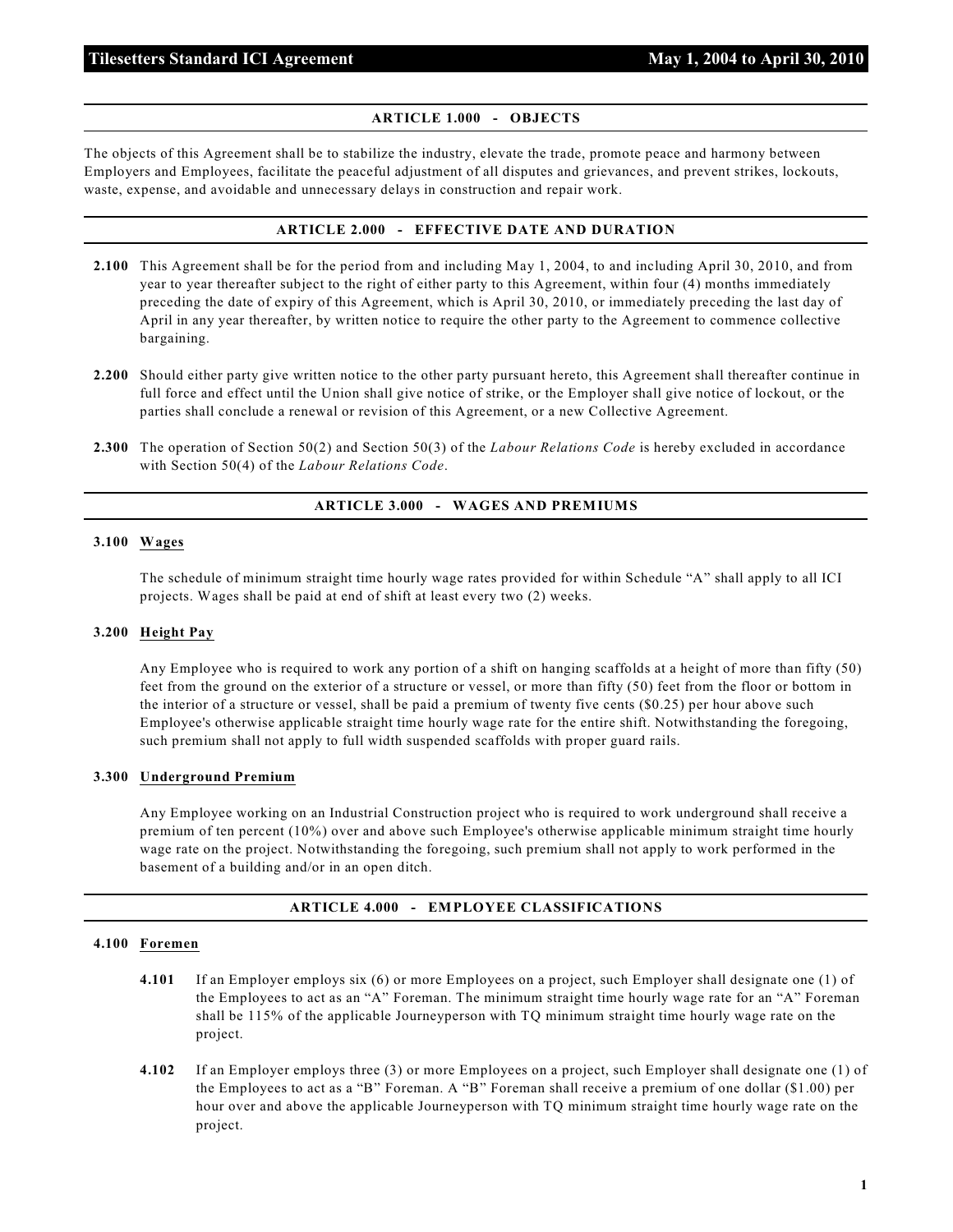#### **4.200 Journeypersons**

#### **4.201 Journeyperson with TQ**

Notwithstanding any/all contrary provisions of this Agreement, a Journeyperson with TQ shall be defined as any member of the Union as of July 19, 2003 who has a valid Tilesetter TQ Certificate and/or any member of the Union who has successfully completed the Tilesetters Red Seal Program.

#### **4.202 New Journeyperson**

A New Journeyperson shall be defined as any Journeyperson who was not a member of the Union as of July 19, 2003. Notwithstanding the foregoing, any member of the Union who has successfully completed the Tilesetters Red Seal Program shall be classified as a Journeyperson with TQ.

#### **(a) Monetary Package**

The minimum straight time hourly wage rate for a New Journeyperson shall be eighty-five percent (85%) of the applicable Journeyperson with TQ minimum straight time hourly wage rate on the project. The Employer Welfare Plan contribution, the Employer Pension Plan contribution, and the Employee Pension Plan deduction shall not be required on behalf of a New Journeyperson during the first thirty (30) days of employment. All other Employer contributions and Employee deductions shall apply.

#### **(b) Identification**

The Union shall supply CLR with a list of all individuals who were Union members as of July 19, 2003. Such list shall be provided no later than August 18, 2003. The Union shall also cooperate with Employers to ensure that the proper classification status of an Employee is made known at time of hire and/or dispatch.

#### **4.203 Journeyperson without TQ**

A Journeyperson without TQ shall be defined as any Journeyperson who was a member of the Union as of July 19, 2003 and does not have a valid Tilesetter TQ Certificate.

#### **(a) Monetary Package**

The minimum straight time hourly wage rate for a Journeyperson without TQ shall be eighty-five percent (85%) of the applicable Journeyperson with TQ minimum straight time hourly wage rate on the project. All Employer contributions and Employee deductions shall apply.

#### **(b) Exemptions**

The Union, on behalf of a Journeyperson without TQ who believes an appropriate and justifiable reason exists for their not having a valid Tilesetter TQ Certificate, may at any time make application to the TJAC for such individual to be exempt from Article 4.203. The conditions and guidelines provided within Articles 7.303 and 7.304 of the Tilesetters Standard ICI Agreement (May 1, 2000 to April 30, 2004) shall apply to the exemption review process.

#### **4.300 Improvers**

#### **4.301 Monetary Package**

The minimum straight time hourly wage rate for an Improver shall be eighty-five percent (85%) of the applicable Journeyperson with TQ minimum straight time hourly wage rate on the project. All Employer contributions and Employee deductions shall apply.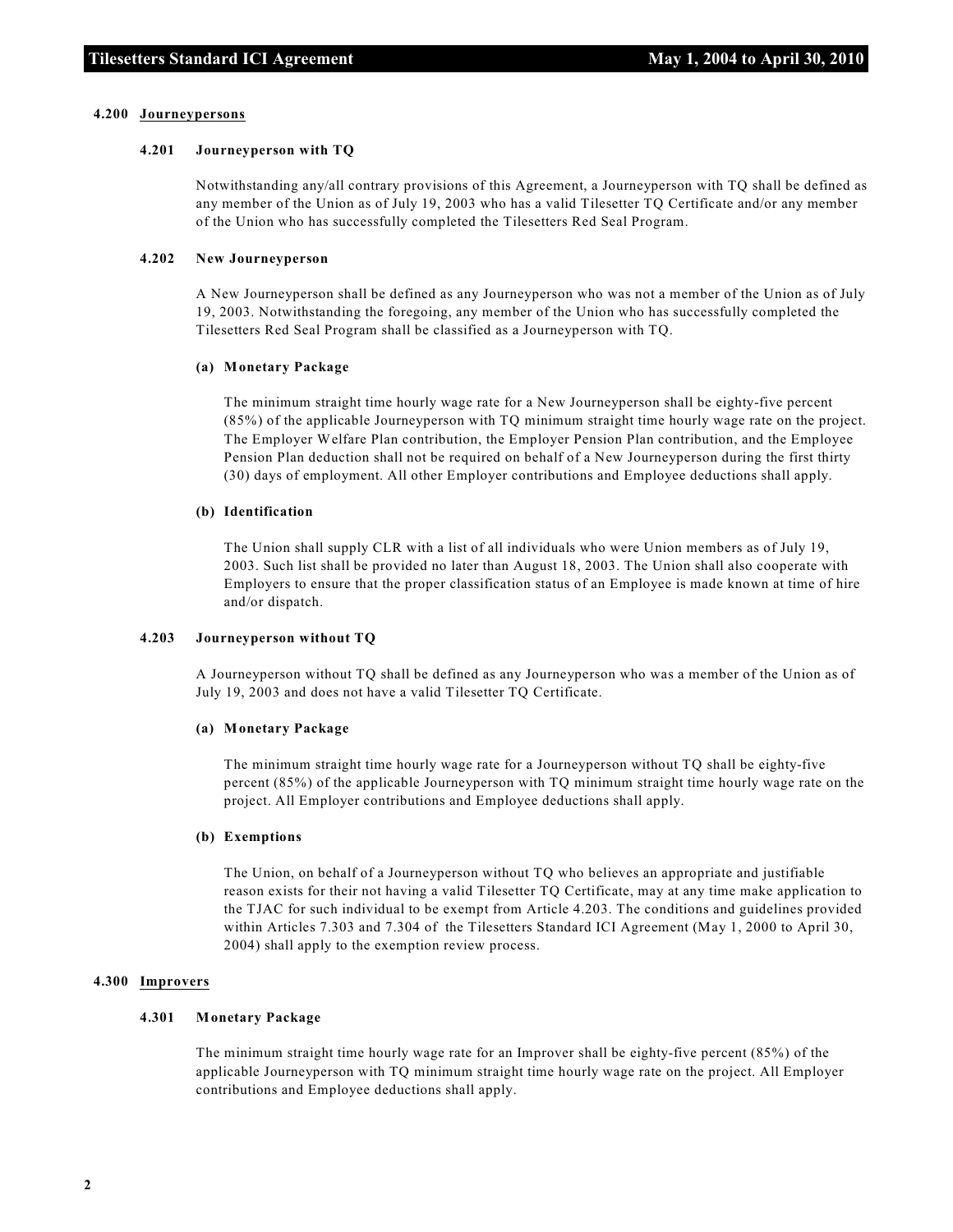#### **4.302 Scope of Work**

- **(a)** Improvers shall assist Journeypersons with TQ, New Journeypersons and/or Journeypersons without TQ with the cleaning, cutting and grouting of tile work. If a Journeyperson with TQ, New Journeyperson and/or Journeyperson without TQ requests an Improver to clean tools, such cleaning shall be done during scheduled working hours prior to the end of shift.
- **(b)** Improvers shall perform the handling or movement of all equipment and allied materials. The handling or movement of all tile materials shall be performed by a member of the Union, regardless of whether or not there is an Improver working on the project.

#### **4.400 Apprentices**

The Union shall regulate the apprenticeship program, but shall not have the authority to institute rules and/or regulations and/or restrictions which are inconsistent with this Agreement and/or the Tilesetters Red Seal Program.

#### **4.401 Monetary Package**

- **(a)** The minimum straight time hourly wage rate for an Apprentice shall be determined as a percentage of the applicable Journeyperson with TQ minimum straight time hourly wage rate on the project. Refer to Article 4.402 for corresponding percentages.
- **(b)** All Employer contributions and Employee deductions shall apply. Notwithstanding the foregoing, the applicable Employer Pension Plan contribution does vary according to the term of apprenticeship. Refer to Schedules "B1", "B2" and "B3"for details.

#### **4.402 Classification and Recruitment**

**(a)** The Apprentice classification shall consist of the following sub classifications.

|  |  | A6 $(6th Term)$ Apprentice (90%) sixth six (6) months of work            |
|--|--|--------------------------------------------------------------------------|
|  |  | A5 ( $5^{\text{th}}$ Term) Apprentice (80%) fifth six (6) months of work |
|  |  | A4 $(4th Term)$ Apprentice $(70%)$ fourth six (6) months of work         |
|  |  | A3 $(3rd Term)$ Apprentice $(65%)$ third six (6) months of work          |
|  |  | A2 $(2nd Term)$ Apprentice $(60%)$ second six (6) months of work         |
|  |  | A1 $(1^{st}$ Term) Apprentice $(55%)$ first six (6) months of work       |

- **(b)** All new Apprentices shall be classified as an A1  $(1<sup>st</sup> Term)$  Apprentice. Wherever possible, new Apprentices shall be recruited from the ranks of Pre-Apprentices.
- **(c)** The Union shall retain final authority to approve all applications for apprenticeship, and such approval shall be granted at the Union's discretion.
- **(d)** All indentures shall be executed in triplicate. The original copy shall be given to the Apprentice, the second copy shall be retained by the Employer, and the third copy shall be filed with the Union.

#### **4.403 Training**

The Tilesetters Red Seal Program shall supercede any/all contrary provisions of Article 4.403.

- **(a)** Apprentices shall serve a three (3) year period of continuous employment at the tile trade, including school instruction if provided. The first three (3) months of such period shall be a probationary period.
- **(b)** Apprentices shall be given a thorough training in all aspects of the trade pertaining to the preparation for, layout of, and setting of all work.
- **(c)** Apprentices shall work a minimum of one (1) year setting tile under the supervision of a Journeyperson with TQ, New Journeyperson and/or Journeyperson without TQ. Violations of this Article shall be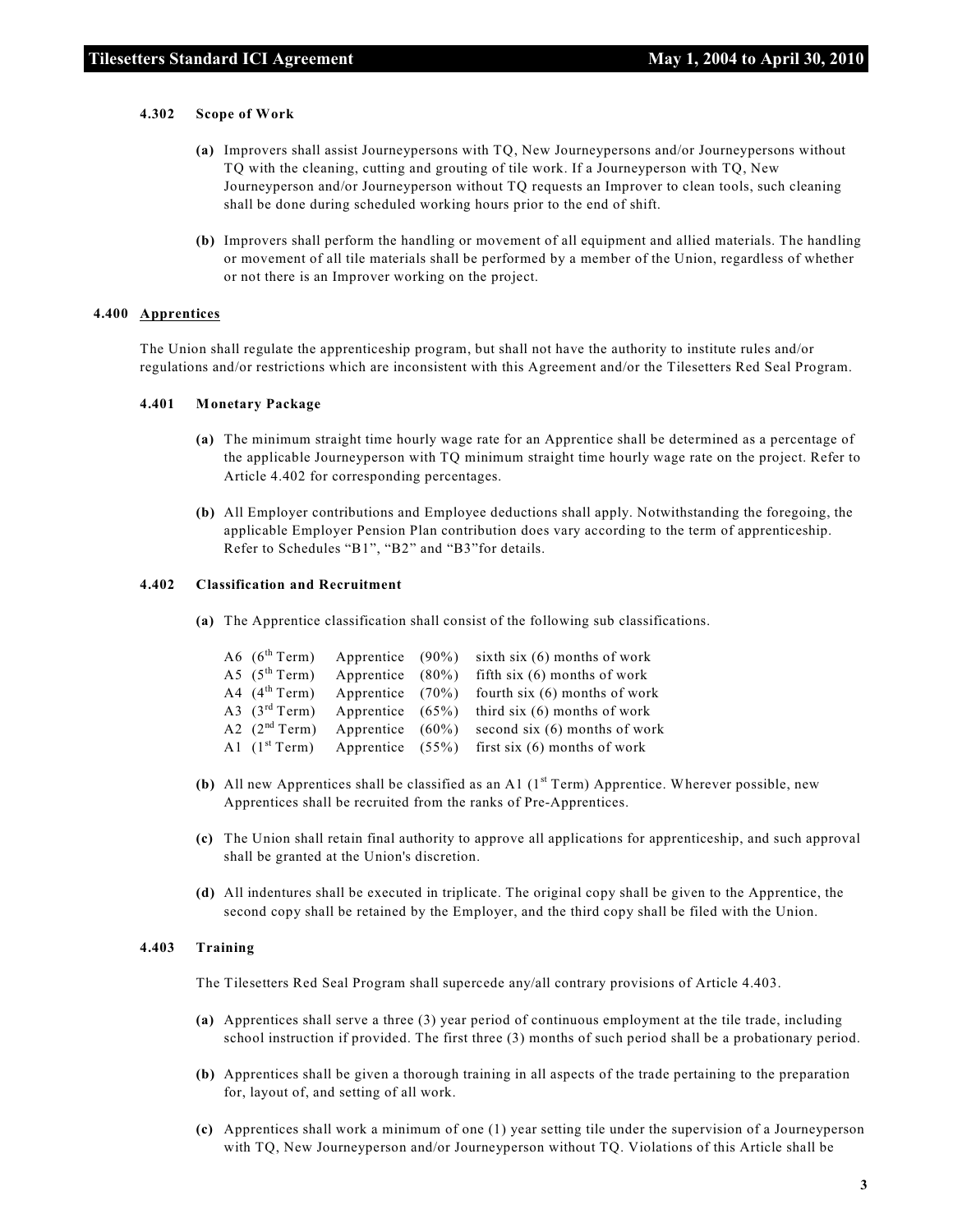reviewed by the TJAC.

**(d)** Upon completion of the Tilesetters Red Seal Program, the Apprentice shall be reclassified as a Journeyperson with TQ.

#### **4.404 Apprentice Log Book**

- **(a)** An Apprentice Log Book shall be developed in which the Apprentice shall maintain an accurate record of his employment hourly work functions, and such Log Book shall include space for verification by a Journeyperson with TQ, New Journeyperson and/or Journeyperson without TQ, as well as by the Employer.
- **(b)** Apprentices shall ensure their Log Book is complete and up-to-date. Such Log Book shall be reviewed periodically by the Union, and shall be used to determine whether or not the Apprentice is receiving training in accordance with the apprenticeship program.

#### **4.405 Employment Ratios**

An Employer shall be permitted to employ one (1) Apprentice for each two (2) Journeypersons with TQ and/or New Journeypersons and/or Journeypersons without TQ employed. Such ratio shall be calculated on a company wide basis.

#### **4.500 Pre-Apprentices**

The parties have agreed to establish a Pre-Apprentice classification within this Agreement for work on ICI projects. The parties have further agreed that the following provisions shall be those which apply to such classification. Such provisions shall govern all conditions of work for a Pre-Apprentice. No other restrictions shall apply.

#### **4.501 Monetary Package**

- **(a)** The minimum straight time hourly wage rate for a Pre-Apprentice shall be ten dollars (\$10.00) per hour. All Employer contributions and Employee deductions shall apply, except as otherwise provided below.
	- **(i)** Neither the Employer Pension Plan contribution nor the Employee Pension Plan deduction shall be required on behalf of a Pre-Apprentice.
	- **(ii)** A Pre-Apprentice shall not be eligible to participate in the Bricklayers and Masons Welfare Plan until six (6) months after date of hire. During this period, the Employer Welfare Plan contribution shall not be required on behalf of a Pre-Apprentice.

#### **4.502 Advancement**

A Pre-Apprentice may advance to the classification of an Apprentice, or alternatively to the classification of an Improver, upon the recommendation of the Union and the Employer.

#### **4.503 Union Membership**

A Pre-Apprentice shall become a Union member upon hire, and the Union shall charge a Pre-Apprentice no more than one hundred dollars (\$100.00) as a Union membership fee.

### **ARTICLE 5.000 - MONTHLY REMITTANCES AND RATE CALCULATIONS**

#### **5.100 Monthly Remittances**

**5.101** The Employer shall remit to the Union all Employer contributions and Employee deductions required in accordance with this Agreement on behalf of Employees working under the terms of this Agreement.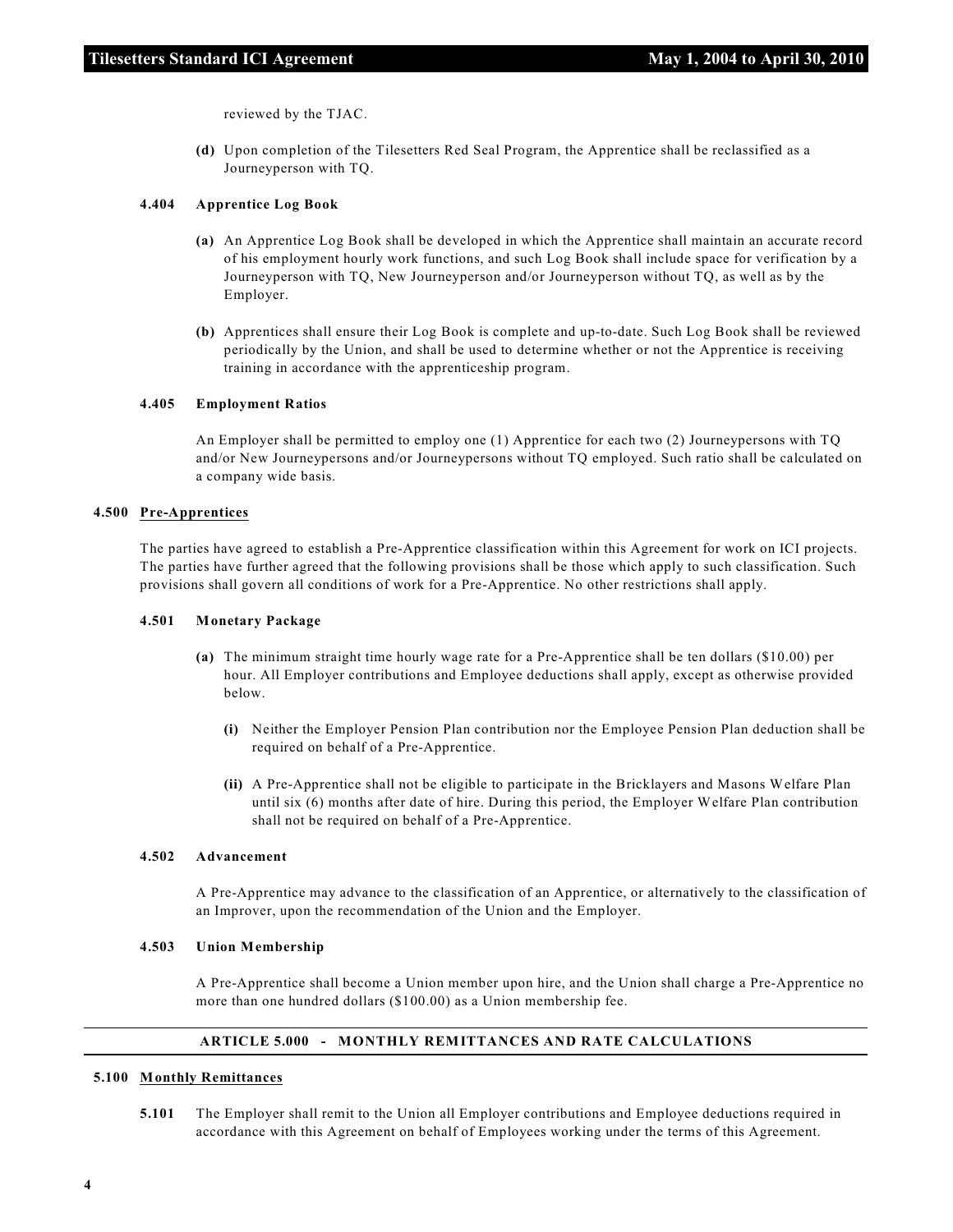- **5.102** Such remittance shall be made by a single payment, accompanied by a correctly completed Monthly Employer Contribution Report, and shall be received by the Union not later than the fifteenth (15th) calendar day of the month following that for which such payments are payable.
- **5.103** The Union shall notify the Employer, in writing, of any delinquent remittance. If the Employer fails to respond to such notification, within two (2) regular working days of receiving same, the Union shall require the delinquent Employer to pay the greater of either a penalty in the amount of ten percent (10%) of the delinquent remittance, or a sum of fifteen dollars (\$15.00).
- **5.104** Notwithstanding Article 11.300, the Union may also withdraw its members from a delinquent Employer, and such withdrawal shall not be deemed a violation of this Agreement.
- **5.105 (a)** All Employer contributions and Employee deductions required under the terms of this Agreement, are deemed, without exception, to be held in trust by the Employer until remitted in the manner set forth in Article 5.100.
	- **(b)** Furthermore, all Employer contributions and Employee deductions required under the terms of this Agreement, are also deemed, without exception, to be wages due the Employee, which the Employee has chosen to assign to the respective Plans, Funds, Organizations, etc., for the purposes of receiving benefits from same.
	- **(c)** As a result, if the Employer fails to remit all Employer contributions and Employee deductions required under the terms of this Agreement, and/or if the Employer fails to deduct such Employee deductions required under the terms of this Agreement from an Employee's pay cheque, such Employer shall be liable for the full amount due.
- **5.106** As a condition of employment, each Employee shall submit to the Union a written authorization for all Employee deductions required in accordance with this Agreement. Thereafter, if the Employer subsequently fails to make the required Employee deduction(s), such Employer shall be held liable for the amount due.
- **5.107** The Union shall, once each month after receiving the combined monthly remittance from each Employer, allocate and/or distribute the monies of such combined remittances to the various Plans, Funds, Organizations, etc. in the appropriate manner. The Union acknowledges that such Plans, Funds, Organizations, etc. are entitled to receive such monies, and that such monies are, in fact, held in trust by the Union until properly allocated and/or distributed.

#### **5.200 Calculation of Monetary Package and Wage Rates**

The Union and CLR shall mutually agree on all calculations involved in determining the breakdown of the monetary package, and hourly wage rates for all Employee classifications and/or premiums requiring calculation. The Union and CLR shall also mutually agree on the format of the Monthly Employer Contribution Report. Such mutual agreements shall be reached prior to such information and/or documents being distributed to either the Union membership and/or any Employer signatory to this Agreement. The foregoing shall not be interpreted to mean the Union does not retain sole authority to determine allocation of the monetary package.

#### **5.300 Inspection of Employer Records**

- **5.301** The Trustees of either of the Union Benefit Plans may, with the agreement of the TJAC, appoint an independent accounting firm to inspect the payroll and monthly remittance records of a delinquent Employer. Notwithstanding the foregoing, only Employer records for the immediately preceding twelve (12) month period shall be subject to inspection.
- **5.302** Such inspection shall take place during regular working hours and the results shall be reported to the various Plans, Funds, Organizations, etc. in respect of which Employer contributions and/or Employee deductions are required in accordance with this Agreement.
- **5.303** In the event such inspection reveals that the Employer did not properly remit any/all Employer contributions and/or Employee deductions required in accordance with this Agreement, the Employer shall, at the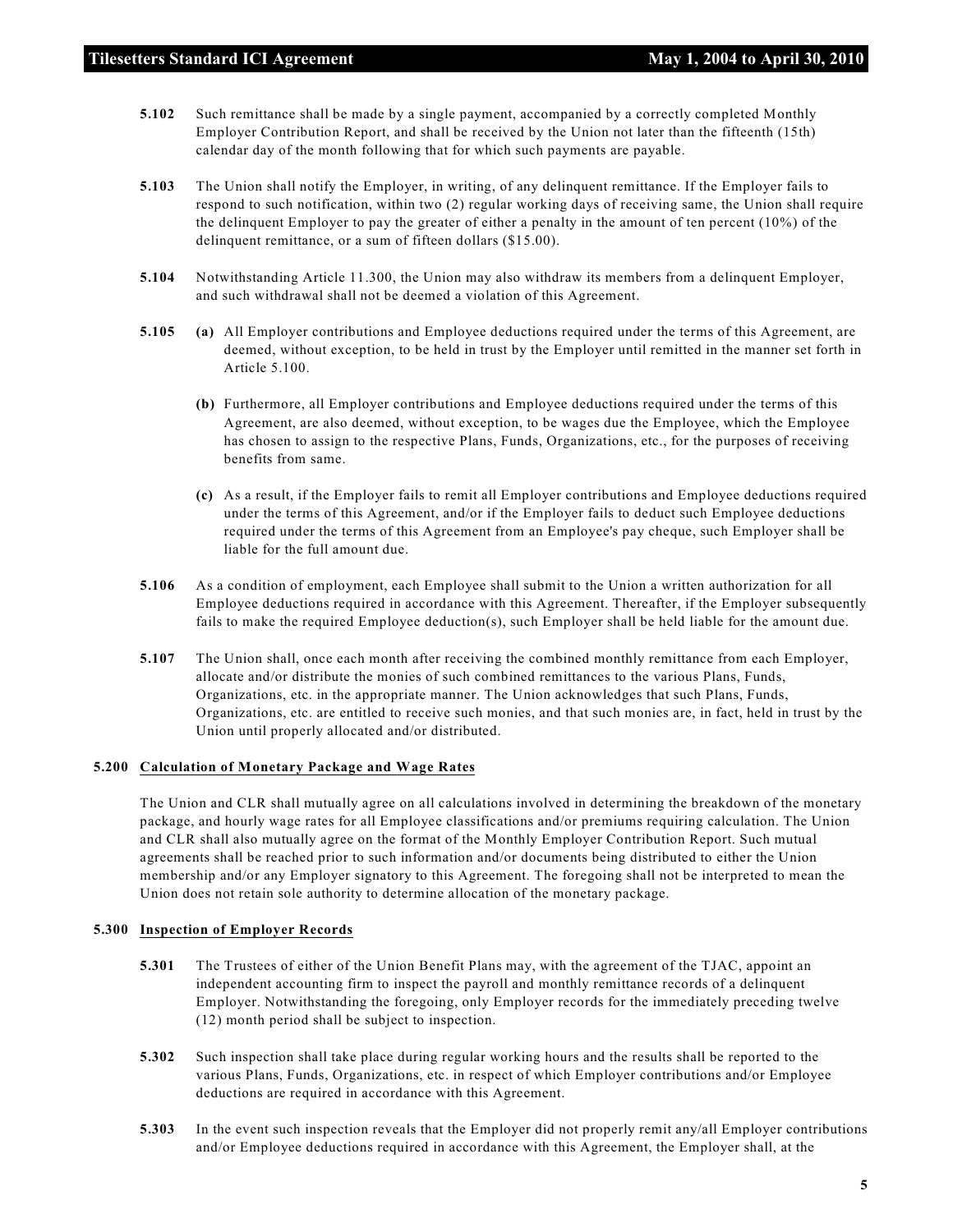direction of the Trustees, be required to remit all outstanding Employer contributions and/or Employee deductions, and/or reimburse the respective Union Benefit Plan for the cost of the inspection.

**5.304** Refer also to Article 5.104.

#### **5.400 Wage Security Bond**

Refer to Appendix "C".

#### **ARTICLE 6.000 - UNION BENEFIT PLANS**

Refer to the Tilesetters Standard ICI Agreement (May 1, 2000 to April 30, 2004) for the applicable Employer contributions for all hours worked prior to October 31, 2005.

#### **6.100 Administration**

- **6.101** The Bricklayers and Masons Welfare Plan shall be administered by a Board of Trustees consisting of four (4) representatives appointed by the MCA of BC and four (4) representatives appointed by the Union. The Employers signatory to this Agreement hereby delegate all rights to representation on the Board of Trustees to the MCA of BC.
- **6.102** The Pension Plan shall be administered by a Board of Trustees appointed by the Union.

#### **6.200 Bricklayers and Masons Welfare Plan**

The Employer shall contribute the required amount(s) to the Bricklayers and Masons Welfare Plan in the manner set forth in Article 5.000. Such amount(s), and the effective date(s) applicable thereto, shall be as stipulated within Schedules "B1", "B2" and "B3" attached hereto.

#### **6.300 Pension Plan**

- **6.301** The Employer shall contribute the required amount(s) to the Pension Plan in the manner set forth in Article 5.000. Such amount(s), and the effective date(s) applicable thereto, shall be as stipulated within Schedules "B1", "B2" and "B3" attached hereto. The Employer shall annually issue to each Employee, on his T-4 slip, a statement of contributions made to the Pension Plan on behalf of such Employee.
- **6.302** The Employer shall process an Employee Pension Plan deduction for the required amount(s) in the manner set forth in Article 5.000. Such amount(s), and the effective date(s) applicable thereto, shall be as stipulated within Schedules "B1", "B2" and "B3" attached hereto.

#### **ARTICLE 7.000 - UNION DUES, PERMIT FEES AND REPRESENTATIVES**

#### **7.100 Union Dues**

The Employer shall deduct such amount(s) as the Union directs, on a monthly, weekly and/or hourly basis, and shall forward such deductions in the manner set forth in Article 5.000. Notwithstanding the foregoing, the Union shall provide the Employer with not less than thirty (30) days written notice of a change in the Union Dues deduction amount(s). Refer also to Schedules "B1", "B2" and "B3".

#### **7.200 Union Permit Fees**

The Union retains the right to direct Employers to deduct a monthly permit fee from the pay cheque of any/all Employees working for such Employer under the terms of a Union permit, as opposed to Union membership. The amount of such permit fee shall be sixty dollars (\$60.00) per month, unless otherwise adjusted by the Union. Appropriate notice shall be given CLR and signatory Employers upon any adjustment to the amount of the monthly permit fee.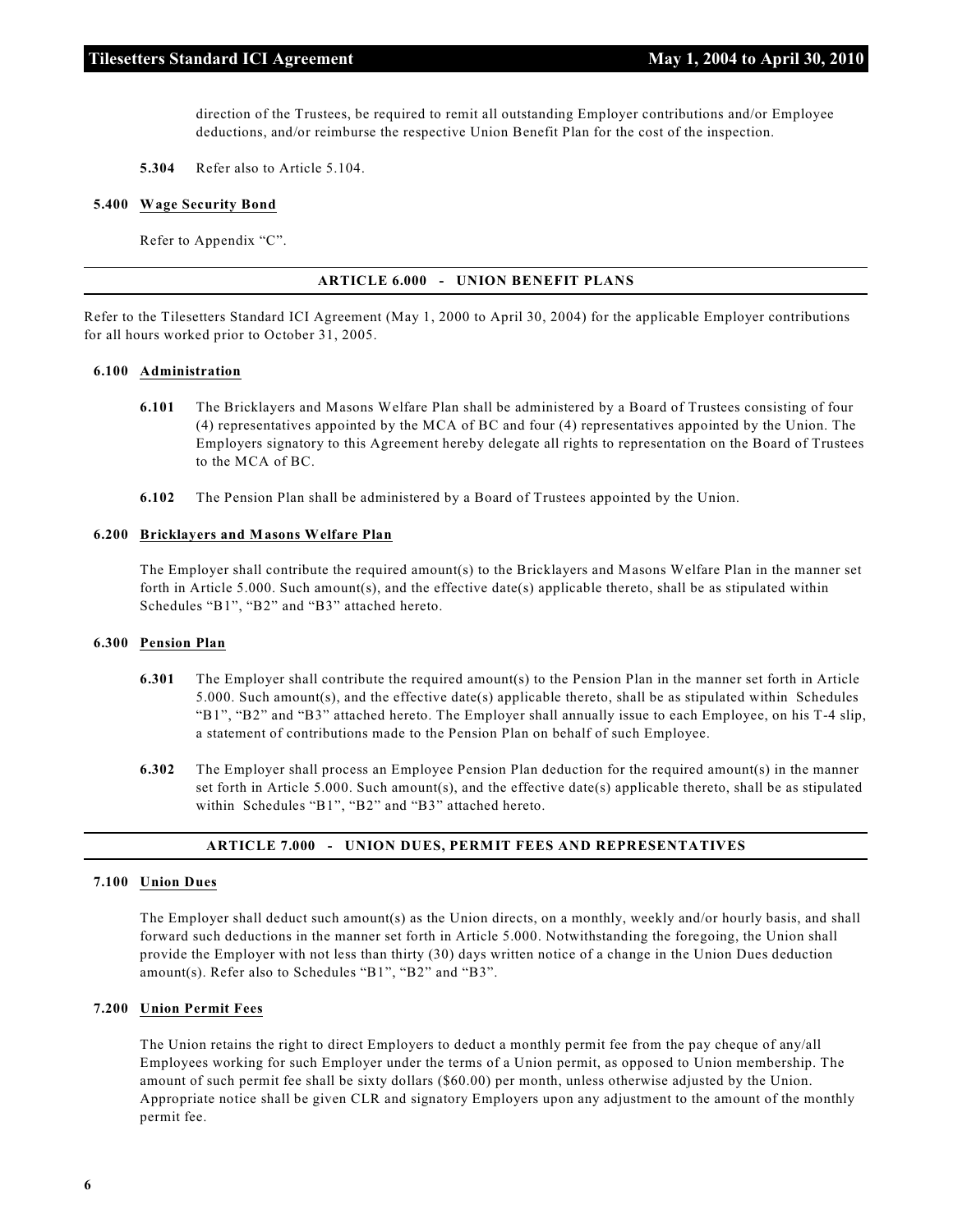#### **7.300 Union Representatives**

- **7.301** Union Representatives, in the carrying out of their regular duties, shall be permitted access to a project during the meal period(s), but at any other time shall first be required to notify the Employer.
- **7.302** Job Stewards shall be recognized on all projects and shall not be discriminated against. The Union shall notify the Employer, in writing, of the name of the Job Steward and any subsequent change thereto.

#### **ARTICLE 8.000 - INDUSTRY FUNDS**

Refer to the Tilesetters Standard ICI Agreement (May 1, 2000 to April 30, 2004) for the applicable Employer contributions for all hours worked prior to October 31, 2005.

#### **8.100 Tilesetters Union Promotion Fund**

Effective October 31, 2005 the Employer shall contribute twenty-two cents (\$0.22) per hour worked to the Tilesetters Union Promotion Fund in the manner set forth in Article 5.000. Notwithstanding the foregoing, the minimum monthly Employer contribution to the Tilesetters Union Promotion Fund shall be twenty four dollars (\$24.00). The Tilesetters Union Promotion Fund shall be used exclusively for the purpose of industry related education, training, research and/or promotion. Refer to the Tilesetters Standard ICI Agreement (May 1, 2000 to April 30, 2004) for the applicable Employer contributions for hours worked prior to October 31, 2005.

#### **8.200 Contract Administration Fund**

#### **8.201 Employer Contribution**

- **(a)** The Employer shall contribute thirteen cents (\$0.13) per hour worked, inclusive of GST, to the Contract Administration Fund in the manner set forth in Article 5.000. CLR may alter this amount by providing the Union with sixty (60) calendar days written notice. Notwithstanding the foregoing, the minimum monthly Employer contribution to the Contract Administration Fund shall be twenty four dollars (\$24.00).
- **(b)** Any cost incurred by the Union with respect to having to change the Monthly Employer Contribution Report, as a direct result of a change in the Contract Administration Fund contribution amount, shall be borne by CLR.

#### **8.202 Union Collection and Payment**

- **(a)** The Union shall collect and forward to CLR, without exception, all monies designated for the Contract Administration Fund and received in accordance with the Monthly Employer Contribution Report.
- **(b)** Such payment to CLR shall be made by the Union not later than the last day of the month in which such amount was received and shall be accompanied with a summary report form which shall include at least the following information for each Employer from whom contributions were collected:
	- name of Employer,
	- number of contribution hours,
	- total contribution amount, and
	- period for which contributions were payable.
- **(c)** The Union shall be entitled to deduct an amount equal to six percent (6%) of the total collected Employer contributions to the Contract Administration Fund to cover administration costs, prior to forwarding such contributions to CLR. The amount of such deduction shall also be included on the form provided for in Article 8.202 (b).
- **(d)** A designated representative of CLR may inspect, upon appointment, the receipts and records of the Union related to the Contract Administration Fund.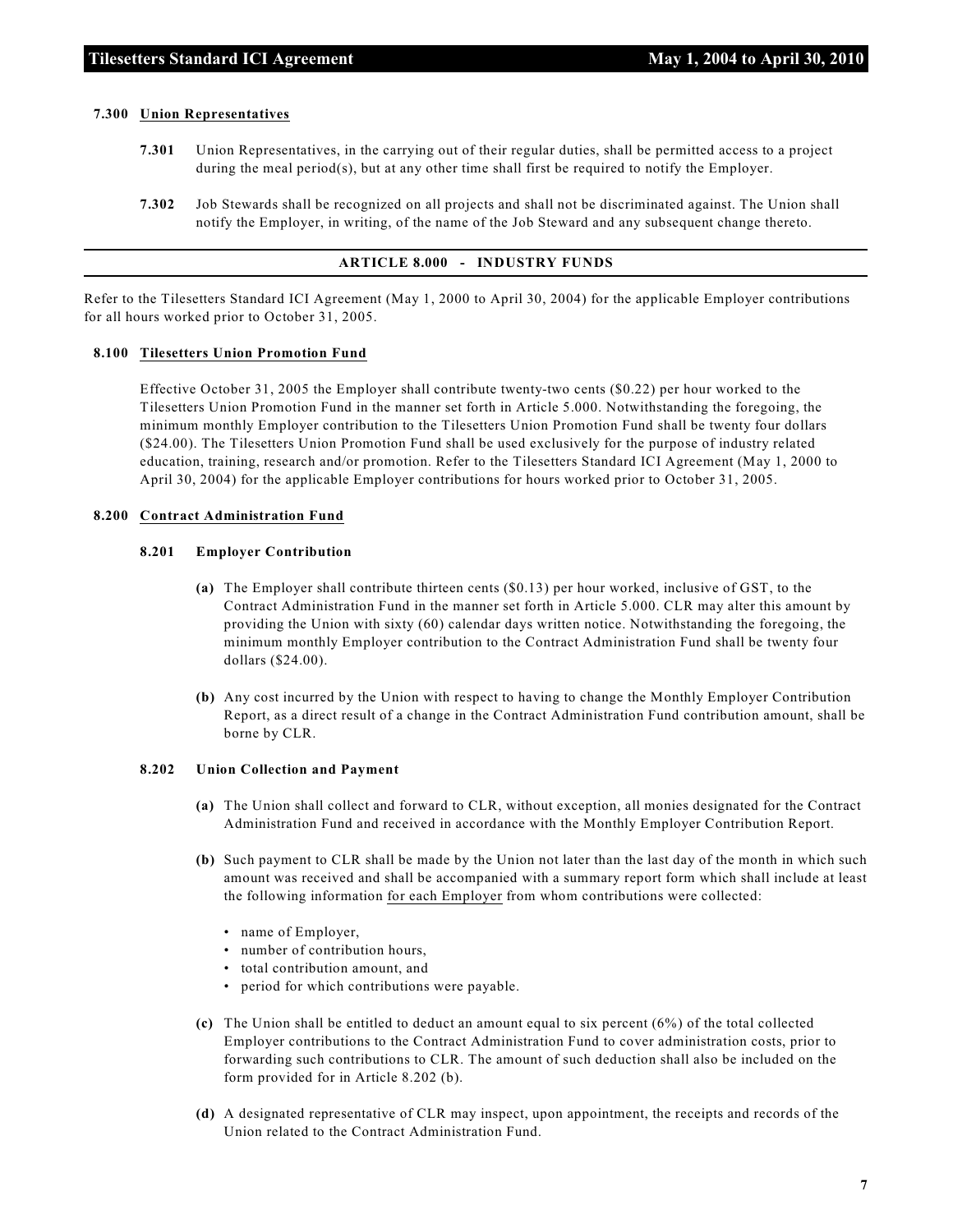#### **8.300 Rehabilitation Plan**

The Employer shall contribute two cents (\$0.02) per hour worked to the Rehabilitation Plan in the manner set forth in Article 5.000.

#### **8.400 Jurisdictional Assignment Plan (JAP)**

The Employer shall contribute one cent (\$0.01) per hour worked to Jurisdictional Assignment Plan (JAP) in the manner set forth in Article 5.000. The JAP, as agreed to by and between the BCYT and CLR, shall be binding upon the parties. Notwithstanding the foregoing, where the Employer makes an assignment of work to another constituent union or local union of the BCBCBTU, which is challenged under the JAP, the Union will not make any claim or bring any independent action for back pay or any other damages through the Umpire, Arbitration or the LRB, unless the Union has obtained a ruling from the Umpire in its favour, in which event the Union shall be entitled to claim damages through collective agreement arbitration for noncompliance with the Umpire's ruling for the period subsequent to the ruling.

#### **8.500 BCBCBTU Fund**

The Employer shall contribute one cent (\$0.01) per hour worked to the BCBCBTU Fund in the manner set forth in Article 5.000. Notwithstanding the foregoing, such requirement shall continue only for as long as the Bargaining Council structure continues to exist pursuant to the Labour Relations Code.

#### **8.600 BCYT Fund**

The Employer shall deduct ten cents (\$0.10) per hour worked from each Employee's pay cheque, and shall remit such deduction to the BCYT Fund in the manner set forth in Article 5.000.

#### **ARTICLE 9.000 - HOURS OF WORK**

#### **9.100 Shifts**

#### **9.101 Starting and Stopping**

- **(a)** Notwithstanding any/all contrary provisions of this Agreement, the scheduled start time of any shift may be varied by up to one (1) hour earlier or later at the discretion of the Employer.
- **(b)** Employees shall be at the work place and ready to start work at the designated starting time, except as may otherwise be provided by this Agreement. On Industrial projects the starting and stopping times shall be at the tool lock-up, or on non Camp projects, the lunchroom.

#### **9.102 Day Shift**

The regular work day shall be eight (8) hours between the hours of 7:30 am and 4:00 pm, with a one-half  $(\frac{1}{2})$  hour mid-shift lunch break. The regular work week shall be five (5) days, forty (40) hours, between 7:30 am Monday and 4:00 pm Friday.

#### **9.103 Afternoon and Night Shift**

The Employer may schedule an afternoon and/or night shift if/as required. Two (2) consecutive days shall be necessary to constitute an afternoon shift and three (3) consecutive days shall be necessary to constitute a night shift. It shall not be necessary for there to be a day shift in order for there to be an afternoon and/or a night shift.

#### **9.104 Shift Premiums**

The Employer shall pay a shift premium over and above the otherwise applicable minimum straight time hourly wage rate to any Journeyperson who is employed on an afternoon or night shift. The minimum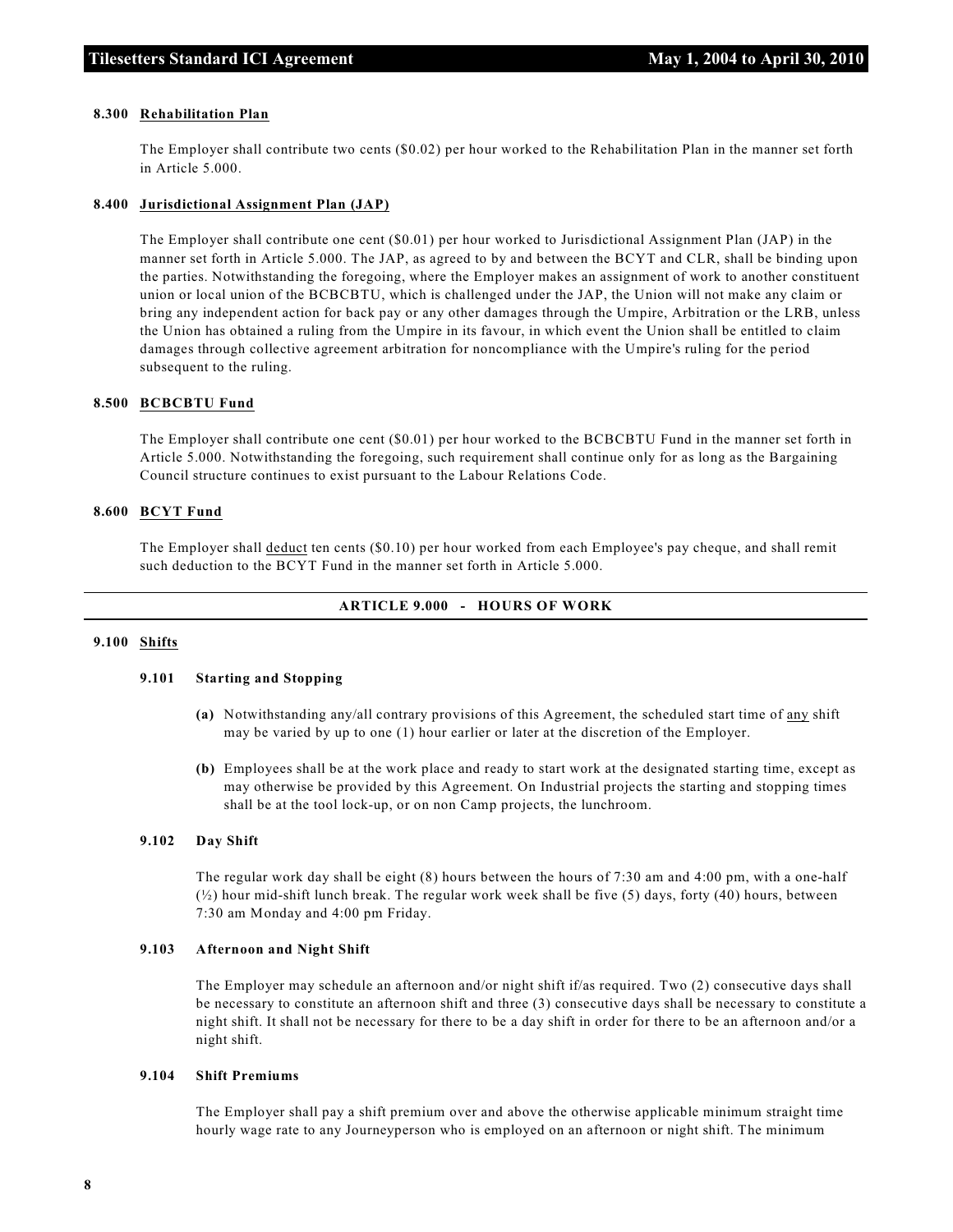straight time hourly wage rate applicable for all other Employee classifications shall be recalculated accordingly. Such shift premium shall be paid in accordance with the following schedule.

| Day Shift:   | No shift premium.                                                                                                                                                                                                                                                                  |
|--------------|------------------------------------------------------------------------------------------------------------------------------------------------------------------------------------------------------------------------------------------------------------------------------------|
|              | Afternoon Shift: The applicable minimum straight time hourly wage rate shall be increased by seven<br>percent $(7.0\%)$ for each hour worked on any shift which commences between 3:30 pm<br>and 8:30 pm. Second and subsequent meal breaks are not considered to be hours worked. |
| Night Shift: | The applicable minimum straight time hourly wage rate shall be increased by sixteen<br>percent (16.0%) for each hour worked on any shift which commences between 8:30 pm<br>and before 1:01 am. Second and subsequent meal breaks are not considered to be hours<br>worked.        |
|              |                                                                                                                                                                                                                                                                                    |

Notwithstanding any contrary interpretation of the foregoing schedule, a shift commencing at 3:30 pm shall be deemed to be an afternoon shift and a shift commencing at 8:30 pm shall be deemed to be a night shift. Overtime on afternoon and night shifts shall be payable for all hours of work performed in excess of eight (8) hours per shift.

#### **9.200 Compressed Work Week**

A compressed work week may be established by the Employer. The terms and conditions of such compressed work week shall be as follows and shall supercede any/all contrary provisions of the Agreement.

#### **9.201 Hours of Work**

- **(a)** Ten (10) straight time hours (7:30 am to 6:00 pm, inclusive of a meal break) shall constitute the compressed work week day shift. Forty (40) straight time hours, Monday through Thursday inclusive, or Tuesday through Friday inclusive, shall constitute the regular work week.
- **(b)** Ten (10) straight time hours (6:00 pm to 4:30 am, inclusive of a meal break) shall constitute the compressed work week afternoon shift. Forty (40) straight time hours, Monday through Thursday inclusive, or Tuesday through Friday inclusive, shall constitute the regular work week. The applicable shift premium shall apply.
- **(c)** Notwithstanding Articles 9.201 (a) and (b), the scheduled start time of the shift may be varied by up to one (1) hour earlier or later at the discretion of the Employer.

#### **9.202 Overtime**

- **(a)** The first ten (10) hours of overtime worked on the Friday of a Monday through Thursday compressed work week, or on the Monday of a Tuesday through Friday compressed work week, shall be payable at one and one-half  $(1/2)$  times the otherwise applicable minimum straight time hourly wage rate.
- **(b)** The first eight (8) hours of overtime worked on a Saturday shall be payable at one and one-half (1½) times the otherwise applicable minimum straight time hourly wage rate.
- **(c)** All other overtime hours, including all hours worked in excess of ten (10) hours per day, all hours worked in excess of eight (8) hours on a Saturday, and all hours worked on Sundays and statutory holidays, shall be payable at two (2) times the otherwise applicable minimum straight time hourly wage rate.

#### **9.203 Statutory Holidays**

Unless otherwise mutually agreed upon by the parties,

**(a)** when a statutory holiday falls on the Friday of a Monday through Thursday compressed work week, such statutory holiday shall be observed on the Thursday.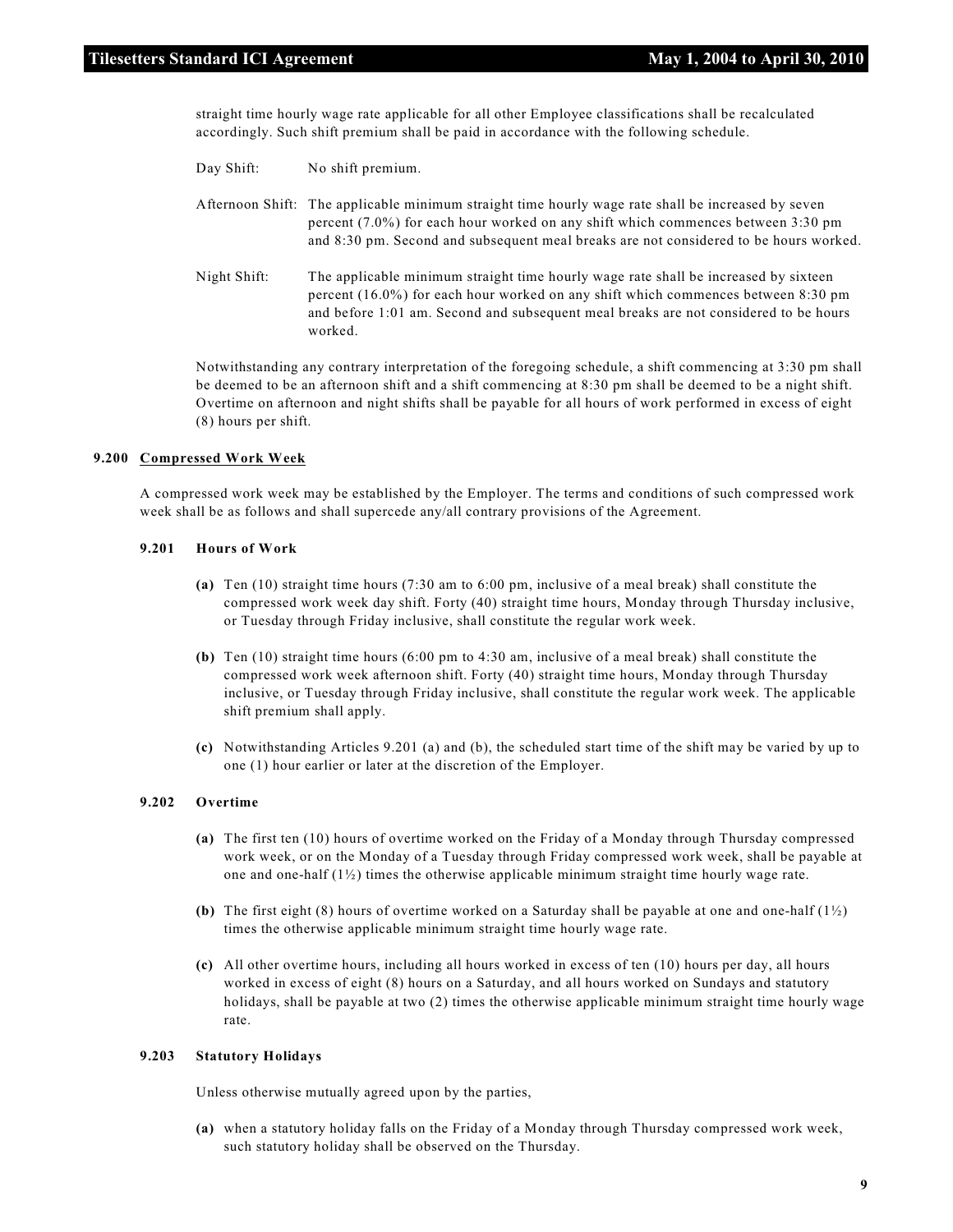- **(b)** when a statutory holiday falls on the Monday of a Tuesday through Friday compressed work week, such statutory holiday shall be observed on the Tuesday.
- **(c)** when a statutory holiday falls on a regular work day of a compressed work week, such statutory holiday shall be observed on such regular work day.

#### **9.300 Inclement Weather Reporting Time**

- **9.301** If an Employee reports for work at the Employer's shop or project site and work is not available due to inclement weather, such Employee shall be paid a twenty five dollar (\$25.00) gas allowance providing said Employee remains at the shop or project site for a minimum of one (1) hour, or such lesser time as may be required by the Employer, after the designated starting time.
- **9.302** Notwithstanding Article 9.301, no gas allowance shall be paid to an Employee who has been notified by the Employer not to report for work, providing such notification was provided not less than two (2) hours prior to the designated starting time.
- **9.303** An Employee shall not receive any additional reporting pay.

#### **9.400 Overtime**

#### **9.401 Definition**

All work performed before or after the regular working shift (day shift, afternoon shift or night shift) in any one (1) day shall be considered overtime until a break of eight (8) hours occurs, and shall be paid for at the applicable overtime rate. Any Employee required to work before a break of eight (8) hours occurs shall be paid at the applicable overtime rate until such time as a break of eight (8) hours occurs.

#### **9.402 Premiums**

- **(a)** The first two (2) hours of overtime, Monday through Friday, shall be paid at one and one-half (1½) times the otherwise applicable straight time hourly wage rate.
- **(b) (i)** The first eight (8) hours of overtime on Saturdays shall be paid at one and one-half (1½) times the otherwise applicable minimum straight time hourly wage rate.
	- (ii) Notwithstanding Article 9.402 (b) (i), on Industrial Construction projects only, all overtime on Saturdays shall be paid at double time where the preponderance of other trades working on the project are signatory to Building Trade Union collective agreements and such agreements provide for double time overtime on Saturdays.
	- **(iii)** All other overtime, and all overtime on Sundays and Statutory Holidays shall be paid at double time.

#### **9.500 Meal Breaks and Rest Periods**

#### **9.501 Meal Breaks**

- **(a)** A one-half (½) hour meal break shall be provided during each working shift at approximately the middle of such shift. This break shall not be considered as time worked.
- **(b)** When Employees are required to work a shift of more than ten (10) hours duration, the Employer shall provide a meal period of thirty (30) minutes which shall be paid for at straight time rates. The Employer shall also provide a hot meal to the Employees at no cost, or shall pay each Employee a meal allowance of twenty-five dollars (\$25.00) in lieu thereof.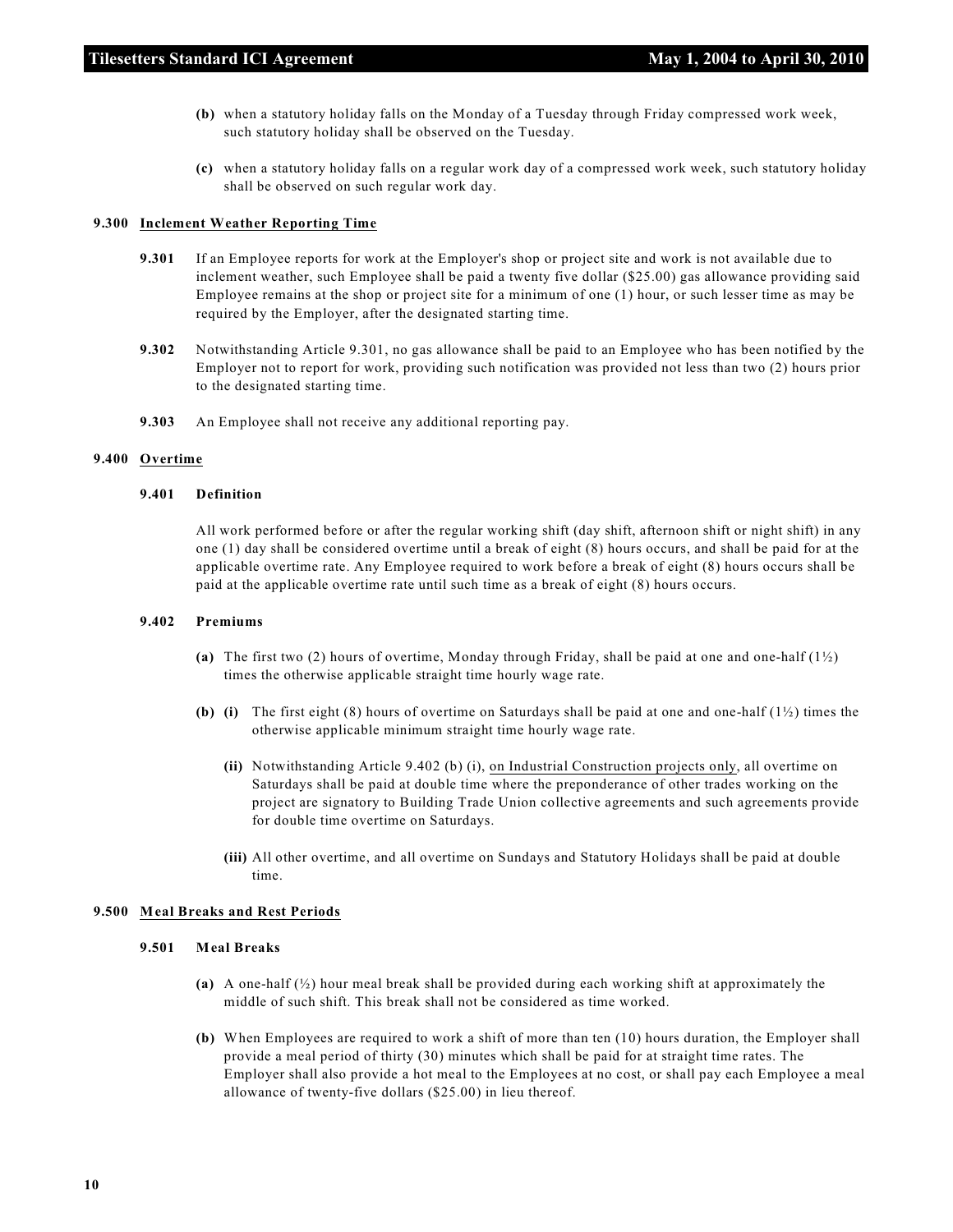#### **9.502 Rest Periods**

- **(a)** Two (2) rest periods of ten (10) minutes duration each shall be provided during a scheduled eight (8) hour or nine (9) hour shift. Notwithstanding the foregoing, a third rest period of ten (10) minutes duration shall be provided after eight (8) hours if the shift is subsequently extended beyond eight (8) hours or nine (9) hours up to a maximum of ten (10) hours.
- **(b)** Notwithstanding Article 9.502 (a), only two (2) rest periods shall be provided on a scheduled shift of ten (10) hours, however each such rest period shall be of fifteen (15) minutes duration.
- **(c)** Rest periods shall be taken at a location determined by mutual agreement between the Employer and the Employees.

#### **ARTICLE 10.000 - ANNUAL VACATION AND STATUTORY HOLIDAYS**

#### **10.100 Annual Vacation Pay and Statutory Holiday Pay**

- **10.101** Annual vacation pay of six percent (6%) and statutory holiday pay of four percent (4%) shall be combined in an amount equal to ten percent (10%). Upon termination, an Employee shall receive all annual vacation pay and statutory holiday pay owing.
- **10.102** Such combined annual vacation pay and statutory holiday pay of ten percent (10%) shall:
	- **(a)** include any additional statutory holiday(s) which may be declared by the Federal and/or Provincial Government,
	- **(b)** be calculated only on the gross hourly earnings of each Employee regardless of the number of hours worked,
	- **(c)** not be calculated on Employer contributions required in accordance with this Agreement.
	- **(d)** accrue to each Employee's credit, and
	- **(e)** be paid by the Employer every pay period on each Employee's pay cheque.

#### **10.200 Annual Vacation**

An Employee may take up to three (3) weeks of annual vacation in any calendar year. The vacation period shall be arranged by mutual agreement between such Employee and the Employer.

#### **10.300 Statutory Holidays**

The following statutory holidays shall apply to work performed in accordance with this Agreement.

- 10.301 New Year's Day, Heritage Day (3<sup>rd</sup> Monday in February), Good Friday, Easter Monday, Victoria Day, Canada Day, Friday preceding BC Day, BC Day, Friday preceding Labour Day, Labour Day, Thanksgiving Day, Remembrance Day, Christmas Day, Boxing Day, and/or any other day so proclaimed by the Federal, Provincial, or Territorial Governments.
- **10.302** Notwithstanding Article 10.301, on Commercial/Institutional projects, Heritage Day  $(3<sup>rd</sup>$ Monday in February) and the Friday preceding Labour Day may be floated, and the day therefore worked at straight time rates, with an alternate day scheduled to be taken off as mutually agreed between the Employer and the Employee.
- **10.303 (a)** When a statutory holiday falls on a Saturday or Sunday, the following work day(s) shall be observed in place thereof.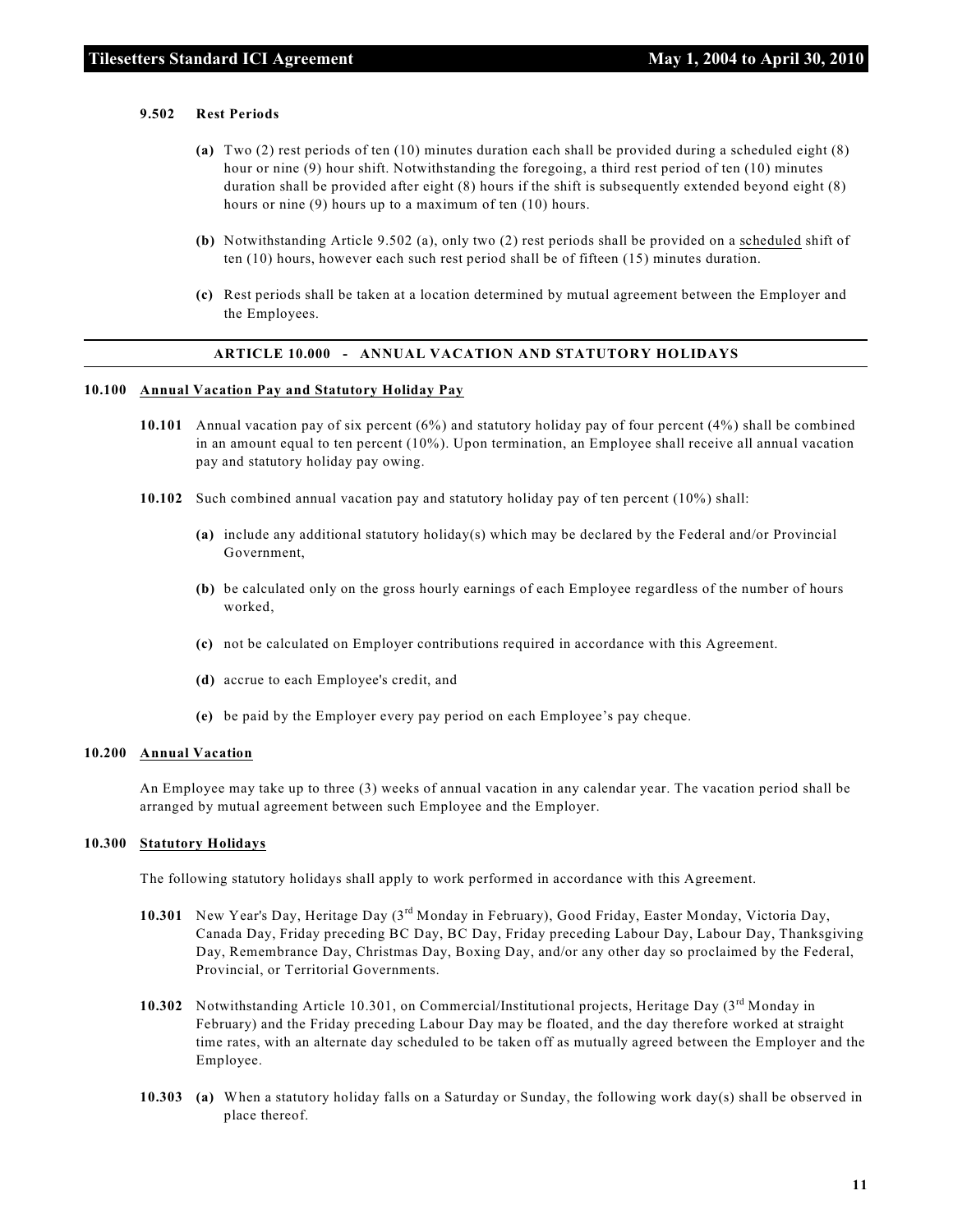**(b)** All work performed on Statutory Holidays, or days observed in place thereof, shall be paid for at two (2) times the otherwise applicable straight time hourly wage rate, in addition to the annual vacation pay and statutory holiday pay provided for in Article 10.100. No work shall be performed on Labour Day.

#### **ARTICLE 11.000 - HIRING AND UNION SECURITY**

#### **11.100 Hiring**

#### **11.101 Productivity**

The Union acknowledges that a qualified and competent labour force, capable of performing at a satisfactory level of productivity, is required by the Employer in order to compete successfully against other contractors engaged in the tilesetting industry who are operating in the open shop sector. The Union further acknowledges that all Employees are expected to perform at a level of productivity satisfactory to their Employer. As a result, the Union shall ensure that a qualified, competent, and productive labour force is readily available to all signatory Employers, and shall work with such Employers via the TJAC to increase the overall skills and productivity of Union members. Refer also to Article 15.500.

#### **11.102 Name Request**

The Employer shall have the exclusive right to hire one hundred percent (100%) of all Employees required, including Foremen, on a "name request" basis.

#### **11.103 Union Membership**

- **(a)** All Employees must be a member of the Union. Any Employee cleared through the Union and working on a temporary basis shall be laid off when a Union member(s) is available or when economically possible.
- **(b)** Notwithstanding Article 11.103 (a), in the event competent and acceptable Union members are not available for dispatch, the Employer shall have the right to employ such other workers as the Employer wishes. Such workers shall receive a clearance from the Union prior to commencing work, and such clearance shall not be unreasonably withheld.

#### **11.200 Union Contracting**

The Union shall not permit its members to work for any Employer who is not signatory to this Agreement. In addition, neither the Union itself, nor Union members who are Employees of a signatory Employer, shall contract for work in the province of BC.

#### **11.300 Withdrawal of Labour**

- **11.301** Subject to reasonable notice given to the Employer(s), in writing, it shall not be a violation of this Agreement for the Union to withdraw its members from a project(s) for:
	- **(a)** the purpose of rendering assistance to labour organizations,
	- **(b)** refusal on the part of Union members to handle any materials, equipment or product declared unfair by a Building Trades Council(s); or manufactured, assembled or produced by an Employer whose Employees are on strike against or are locked out by an Employer, and
	- **(c)** refusal on the part of Union members to work with any Employee employed by the Employer who is in contravention of Article 11.103.
- **11.302** When such removal takes place, the Union shall authorize Employees on the project(s) to carefully put away all tools, materials, equipment or any other property of the Employer in a safe manner and to the entire satisfaction of the Employer.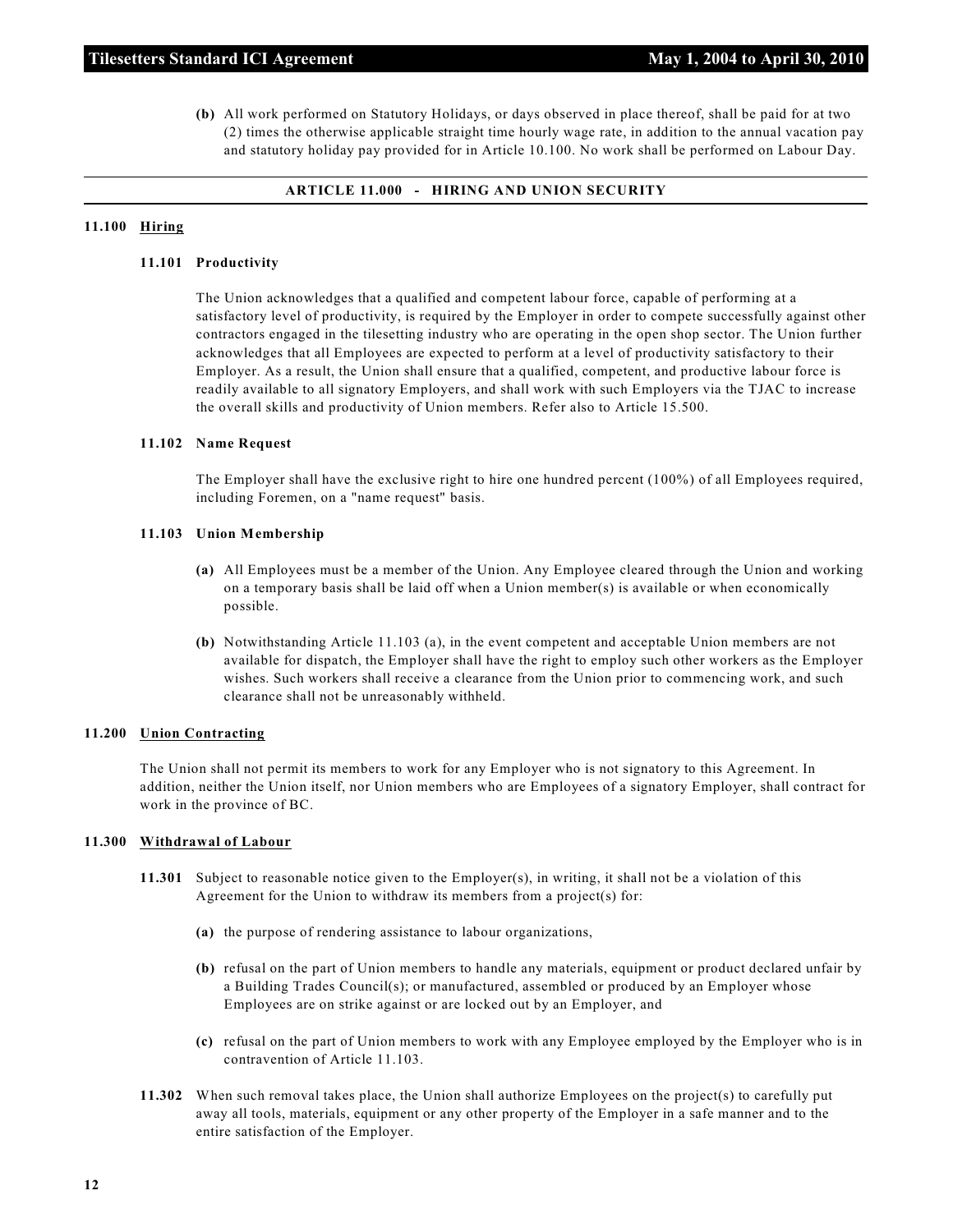- **11.303** Notwithstanding any/all contrary provisions of this Agreement, the Employer retains the unfettered right to work on any project on which non Union and/or non Building Trade Union workers are employed by an Employer(s) who is/are not signatory to this Agreement.
- **11.304** Refer also to Article 5.104.

#### **ARTICLE 12.000 - OUT OF TOWN PROJECTS**

#### **12.100 Initial and Terminal Travel Allowance**

- **12.101 (a)** The Employer shall pay an initial and terminal travel allowance of fifty cents (\$0.50) per road kilometre to any Employee who is directed or dispatched to an out-of-town project. Such allowance shall be payable each way, and the distance travelled shall be calculated from the Employee's residence to the project via the most direct route. Refer also to Article 12.400. No additional payment or reimbursement for travel time or incurred expenses shall be required, except as otherwise specifically required within Article 12.100.
	- **(b)** Refer to Articles 12.102 through 12.106 for further clarification.
- **12.102** Notwithstanding Article 12.101 (a), the Employer shall reimburse an Employee, upon the submission of the appropriate receipts, for any/all ferry fares (car and driver) and/or highway tolls which are incurred in the course of initial and terminal travel.
- **12.103** Notwithstanding Article 12.101 (a), where an Employee requests to use air travel to travel to the project, the following terms and conditions shall prevail.
	- **(a)** The Employer shall pay for airfare, inclusive of any/all related fees and taxes, plus taxi fare to/from the project from the airport located nearest thereto. Notwithstanding the foregoing, taxi fare shall not be payable where Employer (or Owner) supplied transportation is provided.
	- **(b)** The Employer shall pre-arrange the air travel to/from the airport nearest the Employee's residence. The air carrier and class of ticket shall be at the discretion of the Employer, but shall be via a regularly scheduled carrier. Notwithstanding the foregoing, the Employer shall not direct an Employee to fly "standby".
	- **(c)** The Employee shall provide the Employer with the Boarding Pass and proper ground transportation receipts if requested to do so by the Employer.
- **12.104** Notwithstanding any/all contrary provision(s) of this Article, where a variety of travel distances exist for Employees to a particular project, the Employer and the Union may agree upon a standard initial and terminal travel allowance "lump sum" amount which shall be paid to all applicable Employees on the project. Such agreement shall be reached prior to the commencement of work on the project, and prior to date of tender if possible.
- **12.105** The Employer shall ensure that an Employee receives payment for the applicable initial travel allowance and any/all applicable reimbursements for incurred expenses (i.e. ferry fares, etc.) within seven (7) calendar days, or earlier if practical for the Employer, of the Employee's first shift on the project. Notwithstanding the foregoing, the Union and the Employer may mutually agree to vary this requirement. Such agreement shall be reached prior to the commencement of work on the project, and prior to date of tender if possible.
- **12.106** Notwithstanding any/all contrary provision(s) of this Article, in the event an Employee voluntarily terminates his own employment after having been on the project for less than fifteen (15) calendar days, the Employer shall not be required to pay the Employee's terminal travel allowance and shall be entitled to deduct the initial travel allowance already paid from the Employee's final pay cheque.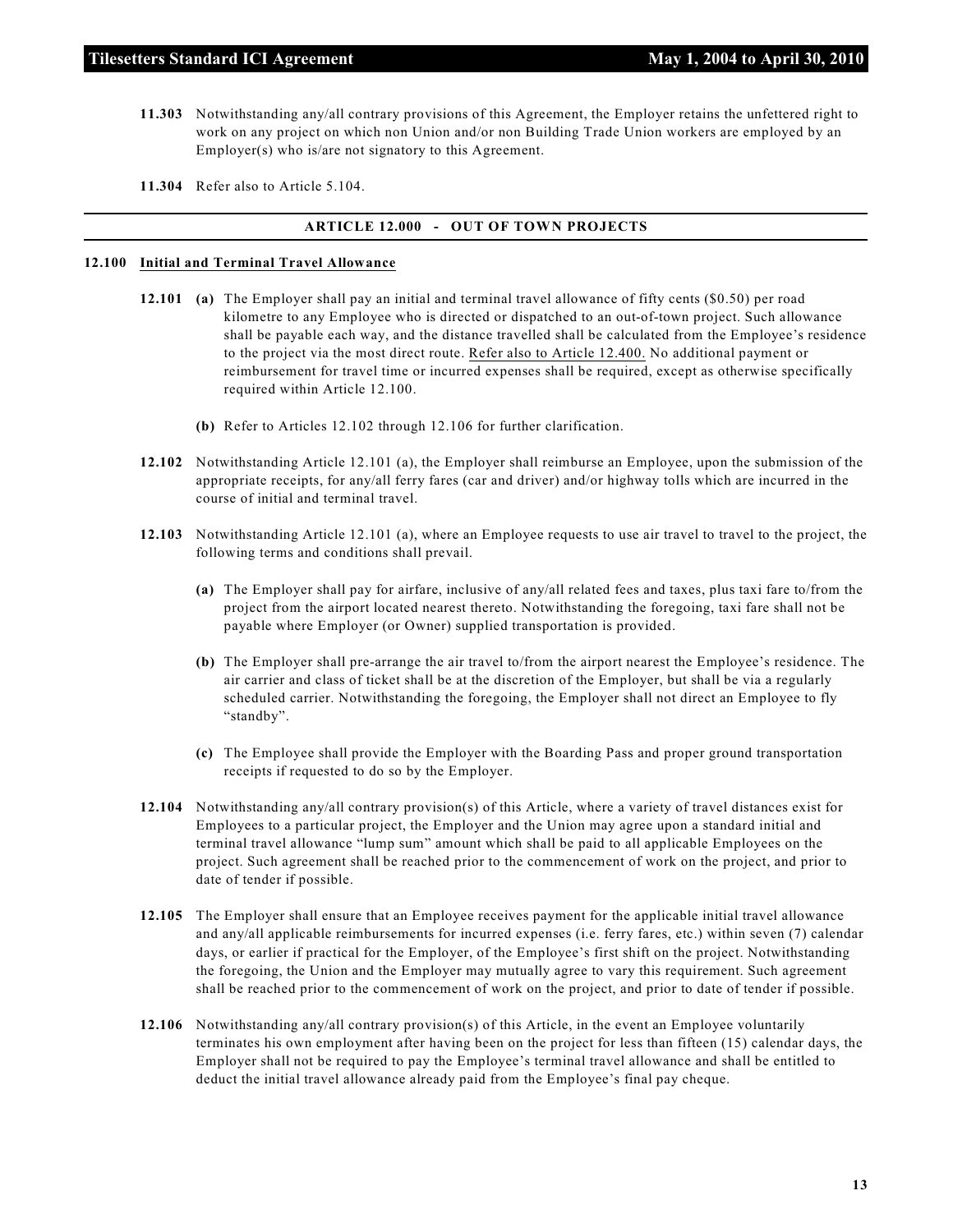#### **12.200 Out of Town Accommodation**

Article 12.200 shall apply to Employees who are not local residents of the area where the work is being performed, or is to be performed. Refer to Appendix "A" for definition of local resident.

#### **12.201 Commercial/Institutional Projects**

Each Employee shall select one (1) of the following options prior to commencing work on an out-of-town project, and such selection shall apply for the duration of the Employee's employment on such project. The choice of options shall be at the sole discretion of the Employee, and the Employee shall provide the Employer with written notice of their selection upon request. Both options shall be payable on the basis of seven (7) days per week.

- **Option #1** The Employer shall provide the Employee with a daily lump sum Living Out Allowance (LOA).
- **Option #2** The Employer shall provide the Employee with a single room plus a daily meal allowance.

The amount of the daily lump sum LOA and daily meal allowance shall be as mutually agreed by the Union and the Employer on a "project by project" basis, or, at the Employer's sole discretion, shall be as per the standard which applies to Industrial projects.

#### **12.202 Industrial Construction Projects**

#### **(a) Room and Board Allowance**

Each Employee shall select one (1) of the following options prior to commencing work on an out-oftown project, and such selection shall apply for the duration of the Employee's employment on such project. The choice of options shall be at the sole discretion of the Employee, and the Employee shall provide the Employer with written notice of their selection upon request. Both options shall be payable on the basis of seven (7) days per week.

- **Option #1** The Employer shall provide the Employee with a daily lump sum Living Out Allowance (LOA) of \$90.00. Effective May 1, 2007 this amount shall be increased to \$95.00. Effective May 1, 2009 this amount shall be increased to \$100.00.
- **Option #2** The Employer shall provide the Employee with a single room plus \$50.00 daily meal allowance. Effective May 1, 2007 this amount shall be increased to \$52.50. Effective May 1, 2009 this amount shall be increased to \$55.00.

If the Employer provided room is forty (40) road kilometres or less from the project, no daily travel allowance shall be paid. If the Employer provided room is more than forty (40) road kilometres from the project, a daily travel allowance of fifty cents (\$0.50) per road kilometre shall be paid each way to/from the forty (40) road kilometre boundary. Refer also to Article 12.400.

#### **(b) Camp Accommodation**

- **(i)** Camp accommodations, when supplied, shall meet the standards and requirements of the applicable Construction Camp Rules and Regulations Agreement by and between BCYT and CLR. An Employee may refuse to live in accommodations which do not meet such standards.
- **(ii)** Unless otherwise arranged at a pre-tender and/or pre-job conference, on projects where a camp is provided Employees shall occupy the camp, and room and board shall be supplied in such camp seven (7) days a week, at no cost to the Employee.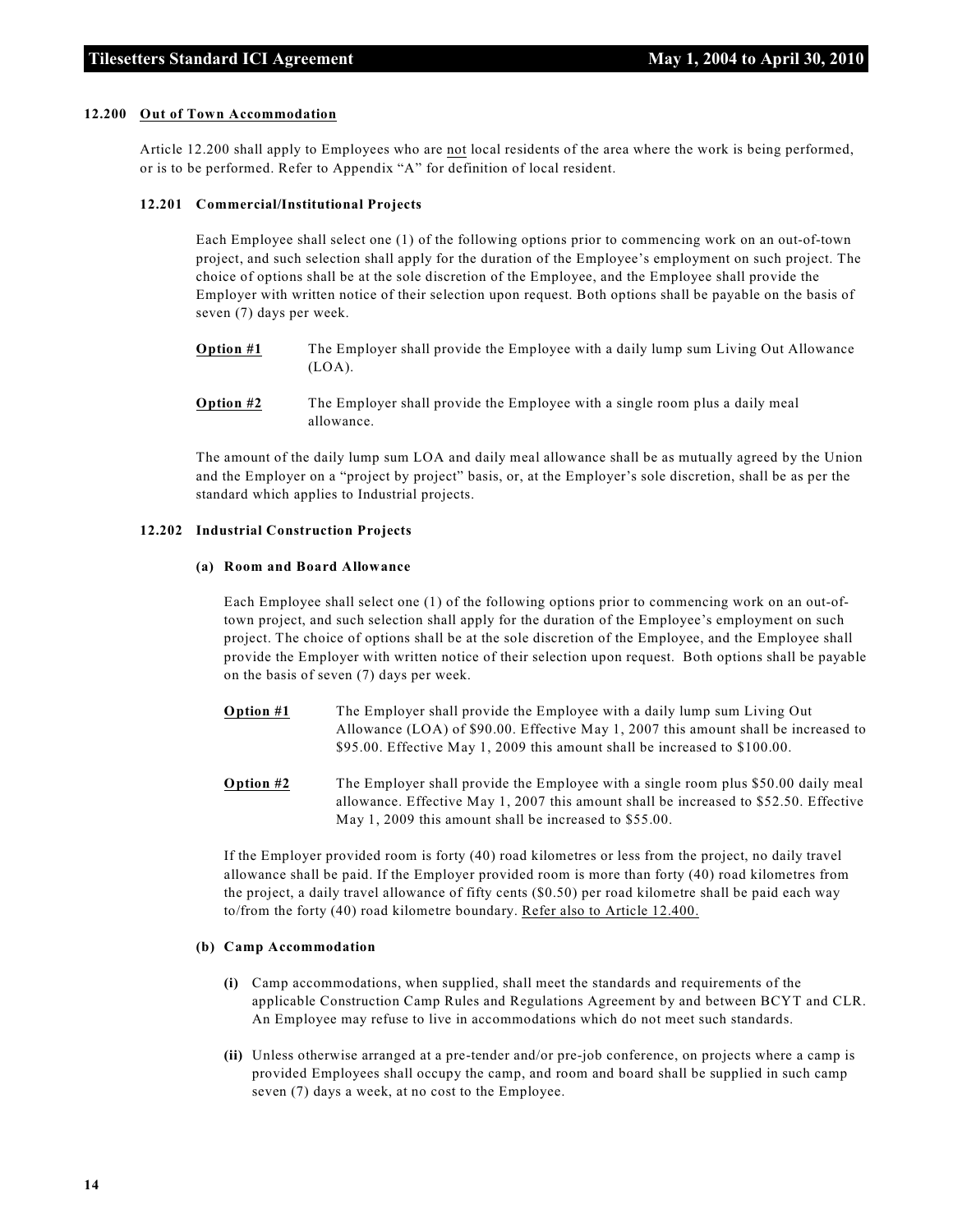#### **(c) Weekend Checkout**

Any Employee who is living in camp accommodations paid by the Employer may, on any weekend, vacate or check out of such accommodation and the Employer shall pay such Employee twenty dollars (\$20.00) per day.

- **(i)** The Employee must turn in his meal ticket or sign a checkout in advance.
- **(ii)** To qualify, an Employee must work his scheduled shift prior to the weekend and/or statutory holiday and his scheduled shift after the weekend and/or statutory holiday.

#### **(d) Marshalling Points**

On camp projects, no walking time shall be paid up to 2,500 feet from the work site. Beyond 2,500 feet up to thirty (30) minutes travel each way, the Employer shall supply transportation. Travel time shall be paid at prevailing rates for time in excess of thirty (30) minutes. It is agreed that in the event that camp accommodation is unavailable for all Employees, the Employer and Union shall mutually agree to terms governing travel time.

#### **12.300 Periodic Leave**

- **12.301 (a)** On Out of Town projects of over fifty (50) calendar days duration, a periodic leave shall be made available to Employees every forty (40) calendar days.
	- **(b)** When leave is desired in accordance with Article 12.301 (a), an allowance for periodic leave shall be provided by the Employer on a "use it or lose it" basis, in accordance with the following formula. Such allowance shall be paid only once for each periodic leave.

| 0 km to 249 km     | n/a      |
|--------------------|----------|
| 250 km to 500 km   | \$100.00 |
| 501 km to 750 km   | \$200.00 |
| 751 km to 1,000 km | \$250.00 |
| over 1,000 km      | \$325.00 |

The mileage shall be computed from the project to the Employee's place of departure.

- **12.302 (a)** The duration of such periodic leave shall be for a minimum of five (5) days to a maximum of one (1) week, or such other number of days as may be mutually agreed between the Employer and the Employee.
	- **(b)** The timing of such periodic leave shall decided by mutual agreement. In no event shall an Employee receive leave unless he actually returns to his place of departure. Living Out Allowances shall not be paid during leave periods.
- **12.303** Employees qualifying for periodic leave shall be returned to the transportation terminal nearest the Employee's domicile, except out of province Employees who shall be returned to their point of dispatch within the province of BC.
- **12.304** There shall be no cash payment in lieu of periodic leave, unless otherwise mutually agreed between the Union and the Employer.

#### **12.400 Increases to Travel Allowance**

Notwithstanding any/all contrary provisions of this Agreement, the amount of fifty cents (\$0.50) per road kilometre payable as an initial and terminal travel allowance and as a daily travel allowance shall be subject to annual adjustments throughout the duration of this Agreement. As a result, the effective "per road kilometre" amount which shall be payable as an initial and terminal travel allowance and as a daily travel allowance shall be the maximum allowable tax-free rate for mileage expense reimbursement as published annually by the Canada Revenue Agency.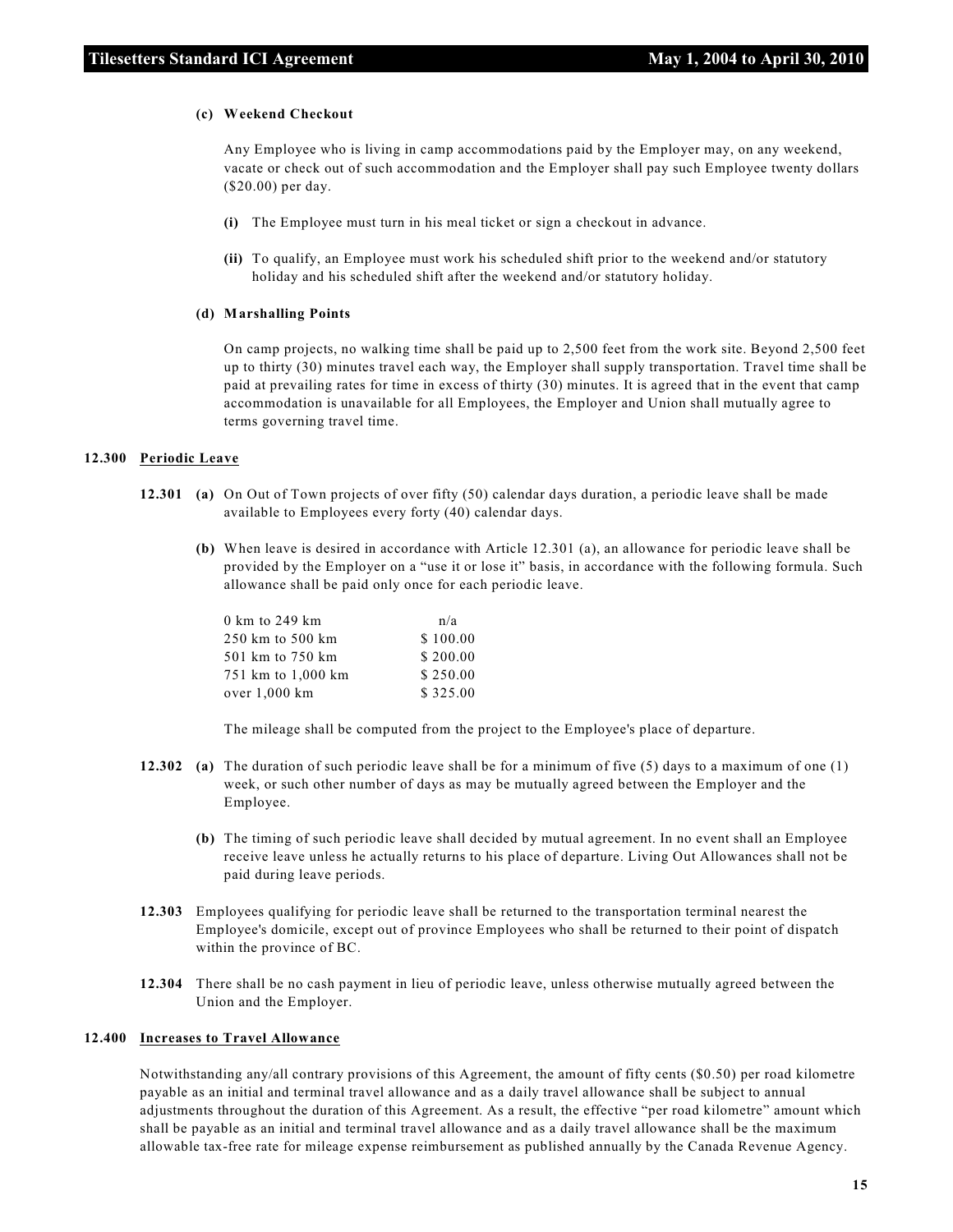#### **ARTICLE 13.000 - LOCAL TRAVEL**

An Employee shall be paid a daily travel allowance for travel to and from a project in order to reimburse such Employee for travel costs and travel time. Such daily travel allowance shall be payable in accordance with this Article. The payment of Metro Travel shall no longer be applicable.

- **13.100** No daily travel allowance shall be payable on any project located within the Lower Mainland. Refer to Appendix "A" for definition of Lower Mainland.
- **13.200** A daily travel allowance of fifty cents (\$0.50) per kilometre shall be paid to any Employee who resides within the Lower Mainland and uses his own vehicle to travel from his residence to a project located outside of the Lower Mainland. Such allowance shall be payable, each way, for each kilometre driven between the Lower Mainland boundary and the project. Refer also to Article 13.400.
- **13.300** A daily travel allowance shall be paid to any Employee who resides outside of the Lower Mainland and uses his own vehicle to travel from his residence to a project located outside of the Lower Mainland. Such allowance shall be payable in accordance with the following schedule. Refer also to Article 13.400.

First forty (40) road kilometres, each way, each day not applicable All additional road kilometres, each way, each day \$0.50 per kilometre

**13.400** Notwithstanding any/all contrary provisions of this Agreement, the daily travel allowance amount of fifty cents (\$0.50) per road kilometre shall be subject to annual adjustments throughout the duration of this Agreement. As a result, the effective "per road kilometre" amount which shall be payable pursuant to Articles 13.200 and 13.300 shall be the maximum allowable tax-free rate for mileage expense reimbursement as published annually by the Canada Revenue Agency.

#### **ARTICLE 14.000 - WORKING CONDITIONS**

#### **14.100 Harassment**

The Union and the Employer recognize the right of all persons to work in an environment free from harassment.

#### **14.200 Telephones**

The Employer shall ensure that a telephone(s) is available, for emergency purposes, to all Employees at all times for incoming and outgoing messages. The Employer shall also ensure that all incoming messages are relayed immediately.

#### **14.300 Drinking Water and Salt Tablets**

If running tap water is not available to Employees, cool drinking water in approved sanitary containers shall be provided by the Employer. Paper cups and salt tablets shall also be supplied.

#### **14.400 Accident Prevention**

- **14.401** All equipment, tools and material must conform and be utilized in conformity with applicable Provincial and/or Federal regulations, acts and laws. In addition, Employer safety rules and regulations shall be complied with provided they are not inconsistent with the foregoing.
- **14.402 (a)** It shall not be considered a violation of this Agreement for an Employee to refuse to work in conditions and/or use equipment that do/does not meet prescribed safety standards and/or regulations.
	- **(b)** Refusal of an Employee to abide by WorkSafeBC Regulations may be considered cause for dismissal.
	- **(c)** The Union shall give thorough instructions to its members in all standard safety precautions.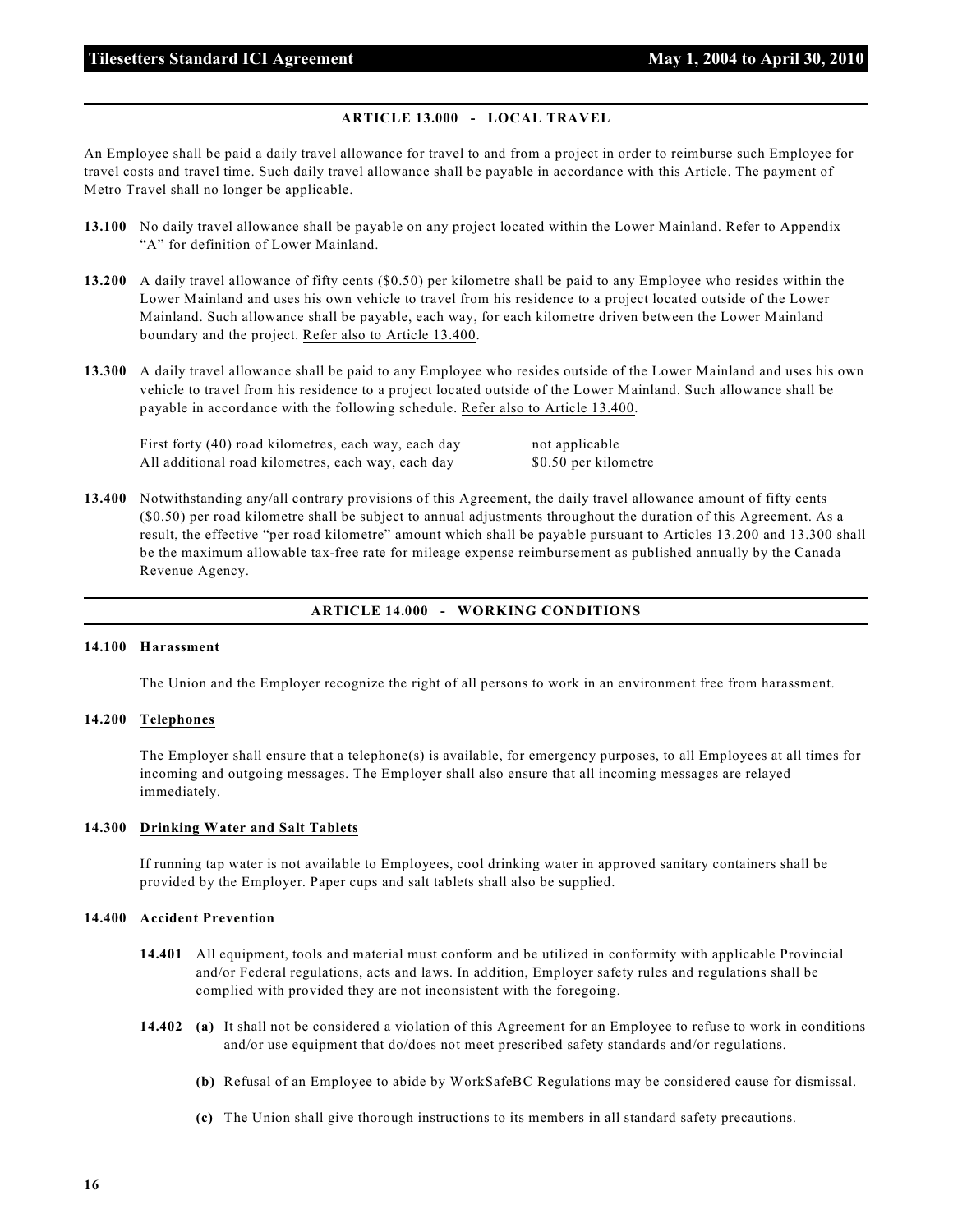- **14.403** Notwithstanding Articles 14.401 and 14.402, the following provisions shall apply to all Employees, whether such Employees are initially reporting for work or are currently employed on a project:
	- **(a) Certifications:** Employees shall be responsible for ensuring they possess all required certifications (eg. Workplace Hazardous Materials Information System training, Record of Hearing Test, etc.) and that such certifications are valid. Proof of such certifications shall be provided to the Employer upon request.
	- **(b) Personal Protective Equipment:** Employees shall be responsible for personally providing and utilizing the following, as required under regulations imposed by the WorkSafeBC, and/or any other such body (i.e. Federal, Provincial, or Municipal Governments, etc.), having the authority to enact same:
		- **(i)** clothing suitable for protection against the natural elements to which they may be exposed, and
		- **(ii)** all such personal protective equipment generally regarded as being the responsibility of the Employee. Such personal protective equipment shall include, but not be limited to, Canadian Standards Association (CSA) approved: gloves, safety headgear, and steel toed safety footwear complete with above ankle support.
		- **(iii)** The Employer shall be responsible for supplying appropriate gloves and protective clothing to Employees working with epoxy.
		- **(iv)** The Employer shall be responsible for supplying proper protective gear to Employees working with toxic and dangerous materials and tools.
- **14.404** The Employer shall be permitted to refuse work to any Employee who does not fulfil such provisions as stipulated in Article 14.403. If an Employee is refused work in accordance with the foregoing, the Employer shall be required to pay such Employee only for actual time worked, if any.

#### **14.500 Tools**

**14.501** All Employees with the exception of Pre-Apprentices shall be required to supply the ordinary tools of the trade. Such tools shall include, as a minimum requirement, the following:

| 3 Notched trowels | Beating block |
|-------------------|---------------|
| Chipping hammer   | Claw hammer   |
| Dividers          | Flat trowel   |
| Hack saw          | Hand saw      |
| Measuring tape    | Nippers       |
| Patching chisels  | Plumb bob     |
| Rubber trowel     | Rubber mallet |
| Scratcher         | Scribe        |
| Spirit level      | Steel square  |
| Tin snips         | Water brush   |
|                   |               |

- **14.502** The Employer shall be responsible for replacing, as required, worn out cutting and/or mini grinder wheels, providing each such worn out wheel is given back to the Employer in exchange. Employees shall not use cutting and/or mini grinder wheels which have been supplied by the Employer for personal use, other than on a casual basis, and the Employer shall not be responsible for replacing any such wheels which have been used in this manner.
- **14.503** An Employee shall not suffer any lost wages as a result of the Employer having made arrangements for the transportation of the Employee's tools to a project, if such tools are subsequently not available to the Employee for any reason as a result of a transportation delay or mishap. Tool transportation costs are the responsibility of the Employer.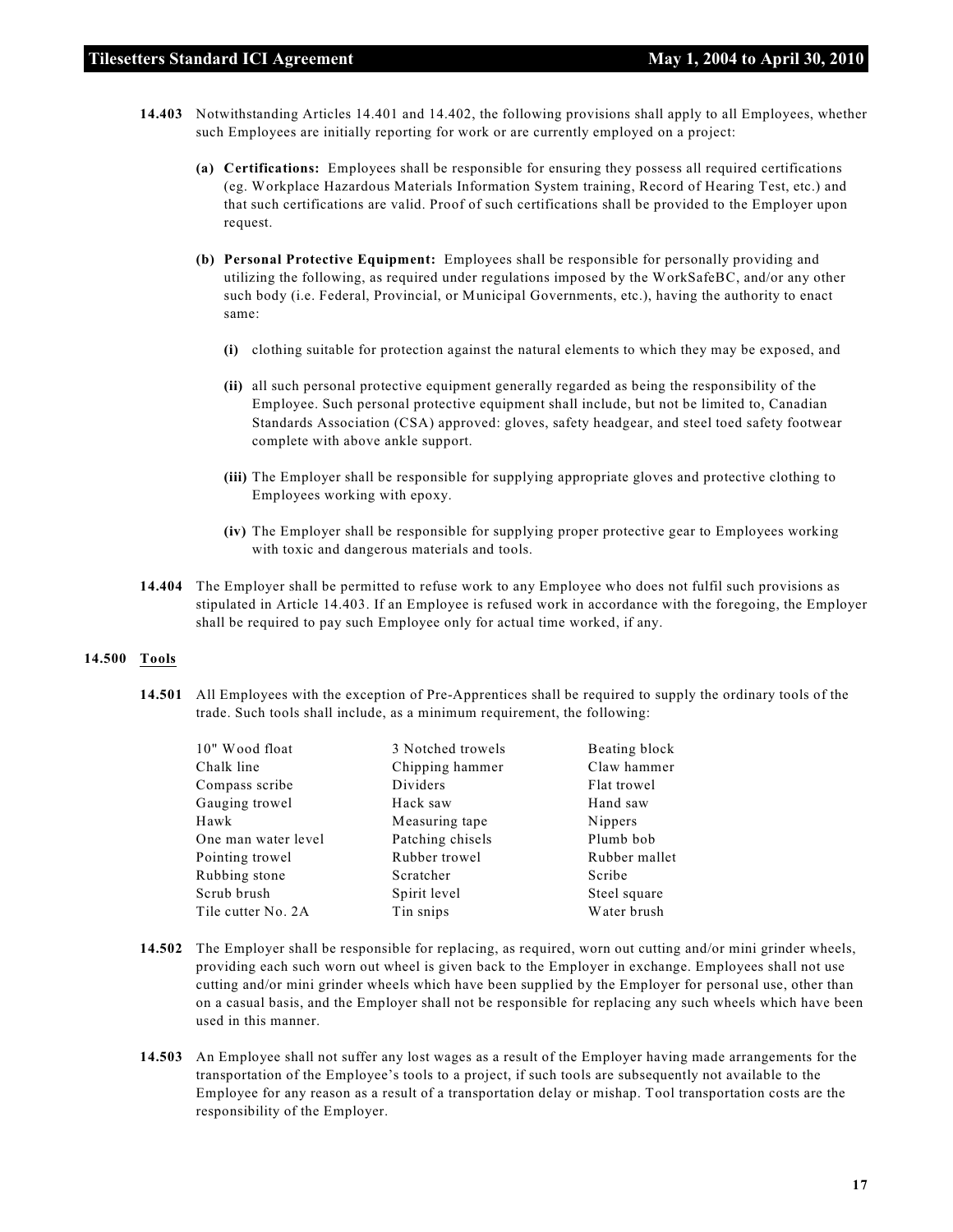#### **14.600 Drug and Alcohol Policy**

A sub-committee of the parties shall be established to review client requirements and industry standards related to the issue of drug and alcohol testing of Employees. This issue is growing in importance, and the sub-committee shall be authorized to bring forward recommendations. Such recommendations shall be subject to ratification by the parties prior to being implemented.

#### **ARTICLE 15.000 - TILESETTERS JOINT ADVISORY COMMITTEE (TJAC)**

#### **15.100 Formation**

- **15.101** A Tilesetters Joint Advisory Committee (TJAC) shall be established and maintained. The TJAC shall consist of four (4) representatives, who shall be appointed as follows.
	- **(a)** The Union shall appoint two (2) representatives, each of whom shall be a member of the Union.
	- **(b)** CLR shall appoint two (2) representatives, one (1) of whom shall be Employers signatory to this Agreement and one (1) of whom shall be a representative of CLR.
- **15.102** All members of the TJAC shall be empowered with the same rights and responsibilities.

#### **15.200 Quorum**

The TJAC shall meet as required by either party. At such meeting a minimum of one (1) Union representative and one (1) Employer representative shall be required to constitute a quorum.

#### **15.300 TJAC Co-Chairs**

- **15.301** The Union representatives shall select one (1) from their group to act as TJAC Co-Chair, and the Employer representatives shall select one (1) from their group to do likewise. The Union Co-Chair shall chair all TJAC meetings which are held in odd numbered years, while the Employer Co-Chair shall chair all TJAC meetings which are held in even numbered years.
- **15.302** The Co-Chairs shall be empowered to make administrative decisions without the need for a formal TJAC meeting, providing that such decisions are reached only after consultation by each Co-Chair with their respective representatives, and are then put into writing and signed.

#### **15.400 Purpose**

The TJAC shall have the power, authority and duty on behalf of all parties signatory to this Agreement to promote the trade and industry by such rules and regulations not related to labour relations as the TJAC may deem expedient.

#### **15.500 Productivity**

- **15.501** The parties signatory to this Agreement recognize that in the interest of preserving and expanding employment opportunities they have a mutual obligation to consider steps to maintain a standard of productivity in order that the tilesetting industry can pay the wages and fringe benefits stipulated under the terms of this Agreement.
- **15.502** To further this objective, the TJAC may institute a sub-committee consisting of an equal number of Employer representatives and Union representatives to make recommendations for the improvement of productivity. Such recommendations may include, but shall not be limited to conducting classes, seminars, and/or clinics, regarding new installation procedures.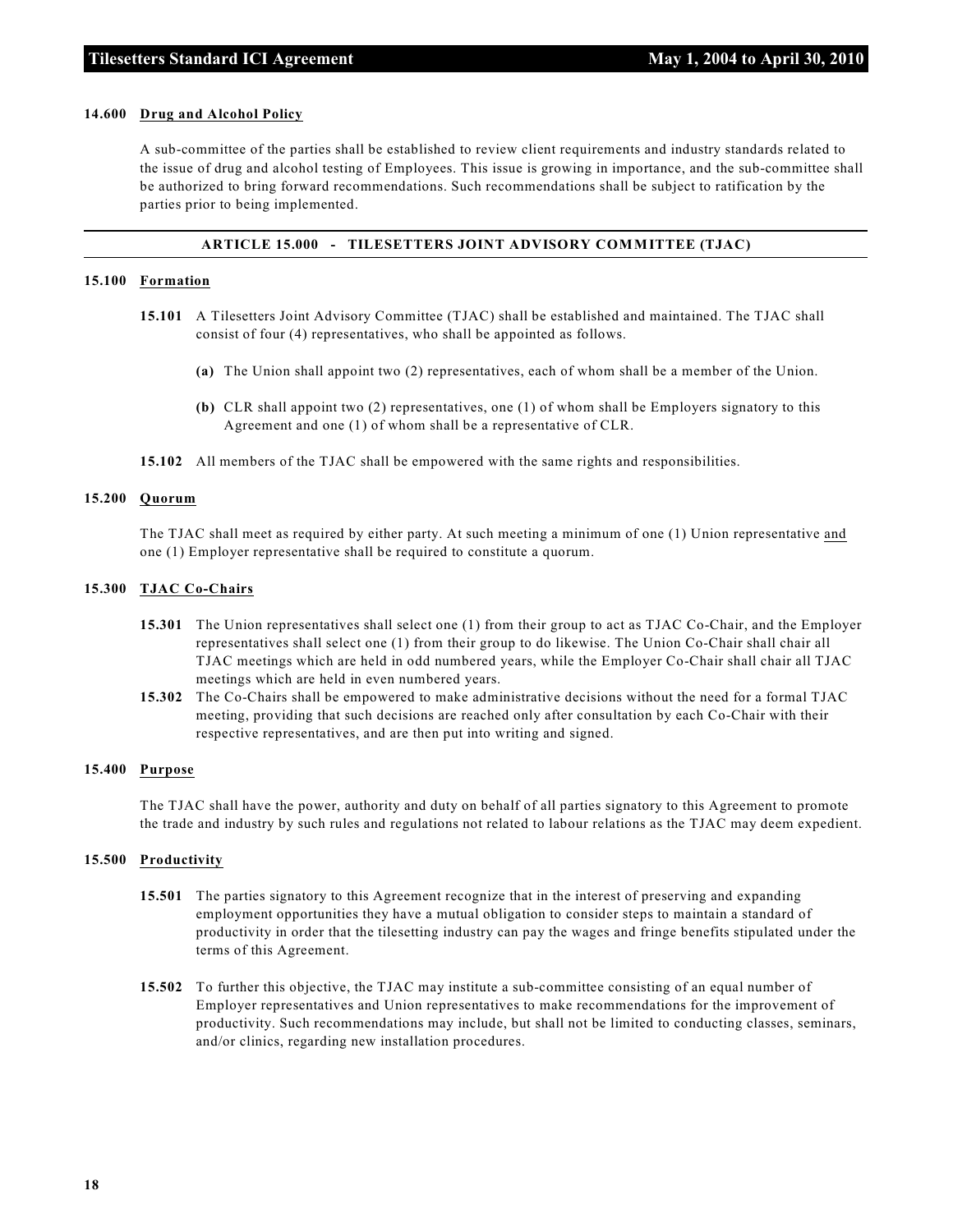#### **ARTICLE 16.000 - GRIEVANCE PROCEDURE**

#### **16.100 Definition**

A grievance shall be defined as any difference of opinion between the parties to this Agreement concerning its interpretation, application, operation or any alleged violation thereof, including discharge for cause alleged to be unjust by the Union. Such discharge shall not include layoff of Employees for reasons of project efficiency, or reduction of forces on suspension or completion of work.

#### **16.200 Time Limits**

- **16.201** A grievance shall not be entertained by either party unless such grievance has been initiated by the aggrieved party within thirty (30) calendar days of its occurrence.
- **16.202** Notwithstanding Article 16.201, any grievance arising out of an alleged unjust discharge shall be initiated within fifteen (15) calendar days of its occurrence.
- **16.203** Notwithstanding Articles 16.201 and 16.202, there shall be no time limit restriction on a grievance initiated in respect of a wage claim.

#### **16.300 Resolution Procedure**

All grievances shall be finally and conclusively resolved in accordance with the following Steps. Related matters shall normally be dealt with during regular working hours.

#### **16.301 Step 1**

The Job Steward and/or Business Agent shall discuss the grievance with the Foreman and/or the Employer. If such discussion results in a mutually agreed resolution, such resolution shall be final.

#### **16.302 Step 2**

If the grievance is not resolved in accordance with Step 1 within two (2) working days of initiation, the particulars thereof shall be set out in writing by the grieving party and shall be delivered to the other party within five (5) working days of initiation. The two (2) parties shall then discuss the matter forthwith, and if such discussion results in a mutually agreed resolution, such resolution shall be final.

#### **16.303 Step 3 - Arbitration Board**

If the grievance is not resolved in accordance with Step 2 within ten (10) working days of initiation (i.e. an additional five (5) working days from the date of receipt of the written particulars), or such longer time as the parties may mutually agree, then such grievance shall be referred to a three (3) person Arbitration Board as follows.

- **(a)** The grieving party shall appoint one (1) arbitrator to the Arbitration Board, and shall in turn notify the other party, in writing, of such appointment and the particulars of the grievance.
- **(b)** The party receiving the notice of appointment shall within five (5) working days also appoint one (1) arbitrator to the Arbitration Board, and shall in turn notify the grieving party of such appointment.
- **(c)** Each party shall be responsible to immediately notify their appointed arbitrator as to the name of the arbitrator appointed by the other party.
- **(d)** The (2) two arbitrators appointed in accordance with Step 3 (a) and (b), shall select one (1) additional arbitrator to serve as the Arbitration Board Chairperson.
- **(e)** Such Chairperson shall be selected within three (3) working days, or such longer time as the parties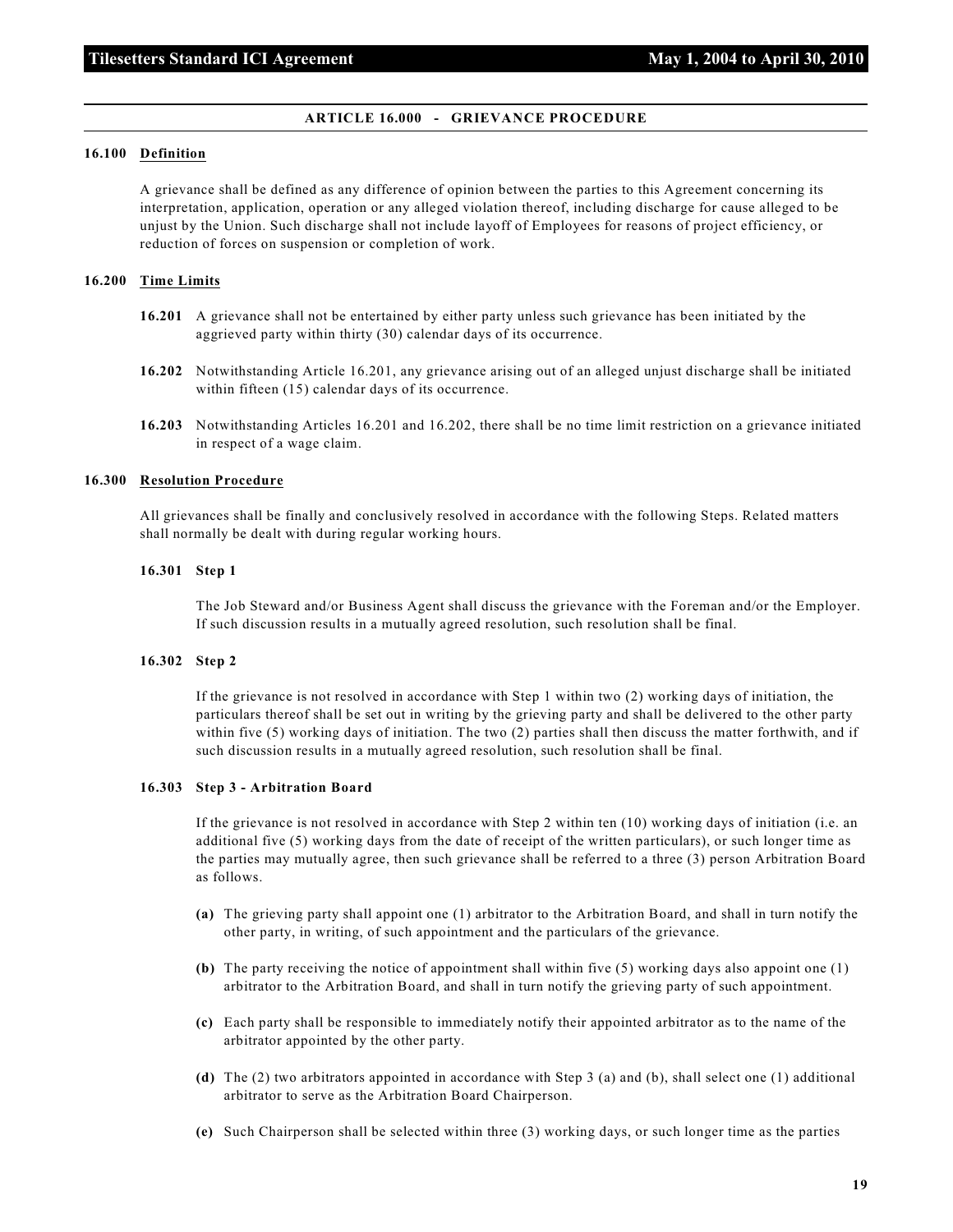may mutually agree, of the receipt by the grieving party of notice of the arbitrator appointed in accordance with Step 3 (b).

- **(f)** The Arbitration Board shall set a date to hear the arbitration within five (5) working days of appointment of the Chairperson, or such longer time as the Arbitration Board appointees may mutually agree.
- **(g)** The Arbitration Board shall hear the arbitration and shall make their award within five (5) working days of so doing, or such longer time as the Arbitration Board appointees may mutually agree. Such award shall be made in writing, and shall be delivered to each party.
- **(h)** The award of the majority of the Arbitration Board shall be final and binding on the parties and shall be carried out forthwith.
- **(i)** Each party shall pay their own costs and expenses of arbitration, the entire remuneration, expenses, and/or disbursements of their appointed arbitrator, one-half  $\binom{1}{2}$  of the expenses of the Arbitration Board Chairperson, and one-half (½) of any other expenses incurred by the Arbitration Board.

#### **16.304 Step 4 - Alternatives**

Notwithstanding Step 3, if the grievance is not resolved in accordance with Step 2 within ten (10) working days of initiation (i.e. an additional five (5) working days from the date of receipt of the written particulars), or such longer time as the parties may mutually agree, then the parties, at their discretion, may mutually agree that as an alternative to the appointment of an Arbitration Board the grievance shall instead be resolved as follows.

- **(a)** Refer the grievance to the TJAC, with the TJAC resolution procedure (i.e. scheduling, representation, voting, etc.) to be established in advance by mutual agreement of the parties, or
- **(b)** Appoint a single arbitrator, with all applicable terms and conditions pursuant to an Arbitration Board as provided for in Step 3, to apply, and with such single arbitrator to be selected by mutual agreement of the parties.
- **(c)** If the parties are unable to reach a mutual agreement to proceed in accordance with either Step 4 (a) or (b), within three (3) working days or such longer time as the parties may mutually agree, the parties shall immediately proceed in accordance with Step 3.

#### **ARTICLE 17.000 - EXTENT OF AGREEMENT**

#### **17.100 Trade Jurisdiction and Scope of Work**

Notwithstanding Appendix "B", the Scope of Work of the Union shall include such trade jurisdiction as is determined by the Jurisdictional Assignment Plan.

#### **17.200 Geographical Jurisdiction**

This Agreement shall be applicable in the province of British Columbia and the Yukon Territories.

#### **17.300 More Favourable Terms**

If the Union enters into any Agreement other than this Agreement, with any individual Employer and/or group of Employers performing work covered by the terms of this Agreement, and such other Agreement provides for wages and/or any other terms and/or conditions, in whole or in part, which the Employers signatory to this Agreement consider to be more favourable, such wages and/or terms and/or conditions shall automatically become part of this Agreement, and shall replace, as required, any/all corresponding provisions of this Agreement. CLR shall notify the Union, in writing, prior to any Employer(s) implementing such more favourable wages and/or terms and/or conditions.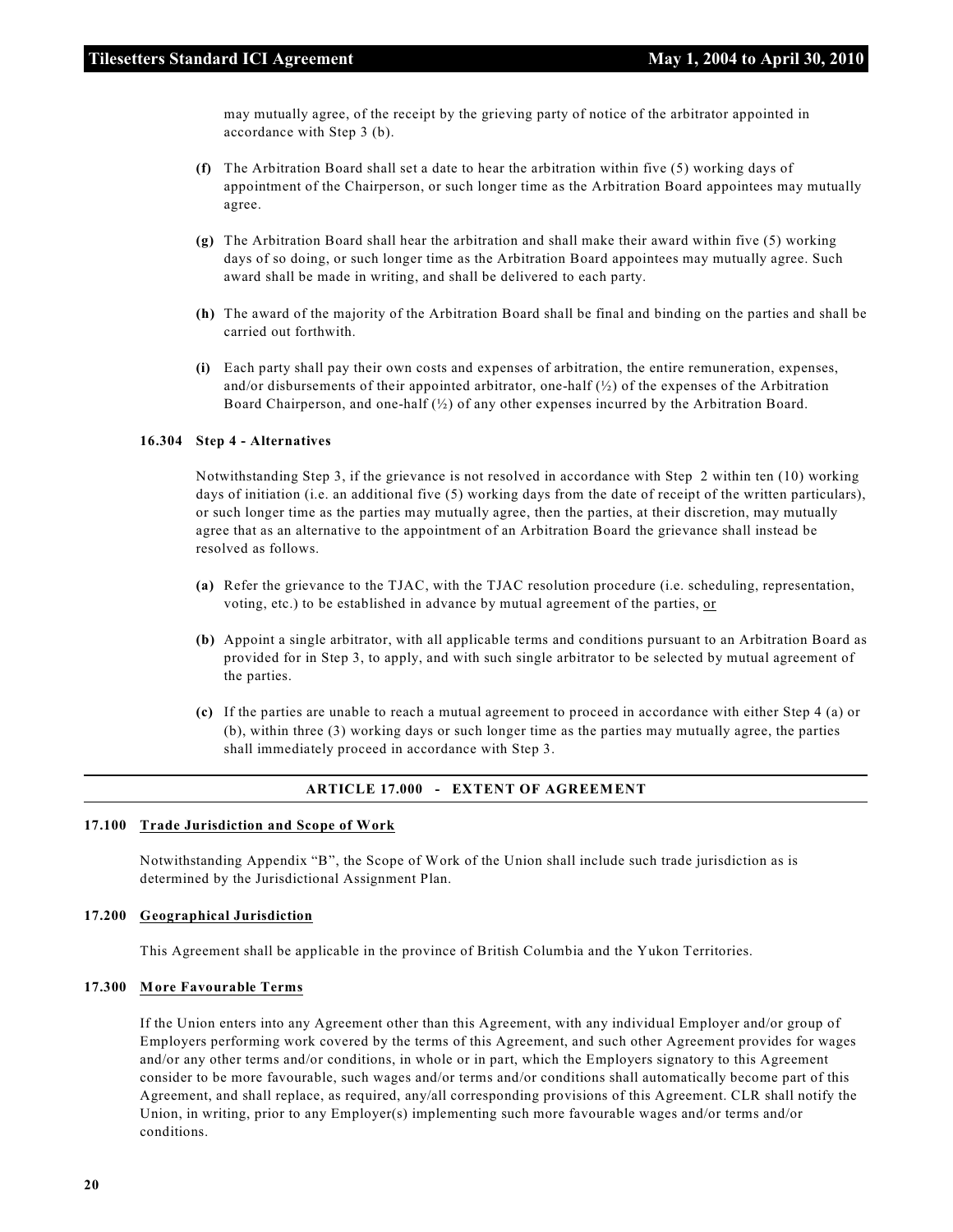#### **17.400 Other Agreements Governing Scope of Work**

#### **17.401 Copies of Agreement(s)**

- **(a)** The Union shall provide CLR with a true and complete copy of any Agreement, other than this Agreement, which the Union may enter into with an individual Employer or group of Employers, regardless of whether or not such Employer(s) is/are themselves a member of CLR. The Union shall also provide CLR with a list of all Employers signatory to such other Agreement(s).
- **(b)** Such copy(s) and list(s) shall be provided to CLR within five (5) working days of such an Agreement(s) being signed by the Employer, or, in the event such an Agreement(s) currently exists, shall be provided to CLR within (5) working days of the Union signing this Agreement.
- **(c)** Articles 17.401 (a) and (b), shall apply only to such other Agreements, (i.e. Standard, Industrial, Commercial, Institutional, Residential, Project, Enabling, or combination thereof, etc.) which, in whole or in part, govern the performance of work also covered by the terms of this Agreement.

#### **17.402 Confirmation of Signatory Contractors**

The Union shall provide to CLR, within five (5) working days of signing this Agreement, a list of all Employers signatory to this Agreement. Such list shall include each Employer's name, address and phone number, and shall consist of all Employers signatory to this Agreement, regardless of whether such Employers are themselves members of CLR. The Union shall also ensure that such list is kept up-to-date by providing to CLR, within five (5) working days of such signing, the name, address and phone number of any Employer who subsequently becomes signatory to this Agreement.

#### **17.500 Savings Clause**

- **17.501** If any Article or Section of this Agreement should be held invalid by operation of law or by a tribunal of competent jurisdiction, or if compliance with or enforcement of any Article or Section should be restrained by such tribunal, pending a final determination as to its validity, the remainder of this Agreement or the application of such Article or Section to persons or circumstances other than those as to which it has been held invalid, or as to which compliance with or enforcement of has been restrained, shall not be affected thereby.
- **17.502** In the event that any Article or Section is held invalid, or enforcement of, or compliance with which has been restrained in accordance with Article 17.501, the parties affected thereby shall enter into immediate collective bargaining negotiations upon the request of the Union for the purpose of arriving at a mutually satisfactory replacement for such Article or Section during the period of invalidity or restraint. If the parties do not agree on a mutually satisfactory replacement, they shall submit the dispute to the Grievance Procedure.

#### **17.600 Enabling**

- **17.601** The Union Business Manager, in conjunction with Employers signatory to this Agreement, may determine, on a "project by project" and/or "blanket enabling" basis, if special dispensation is required to become competitive, and should the necessity arise, may, by mutual agreement, and in writing, amend or delete any terms or conditions of this Agreement for the duration of the project(s).
- **17.602** Notwithstanding Article 17.601 and/or any/all contrary provisions of this Agreement, joint Industry Funds negotiated between the BCBCBTU and CLR (i.e. Rehabilitation Fund, etc.), and/or individual dues to umbrella organizations, shall not be subject to reduction and/or elimination via enabling without the prior written consent of the BCBCBTU and CLR.

#### **17.700 Registration**

A copy of this Agreement shall be filed with the Minister of Labour and with the LRB.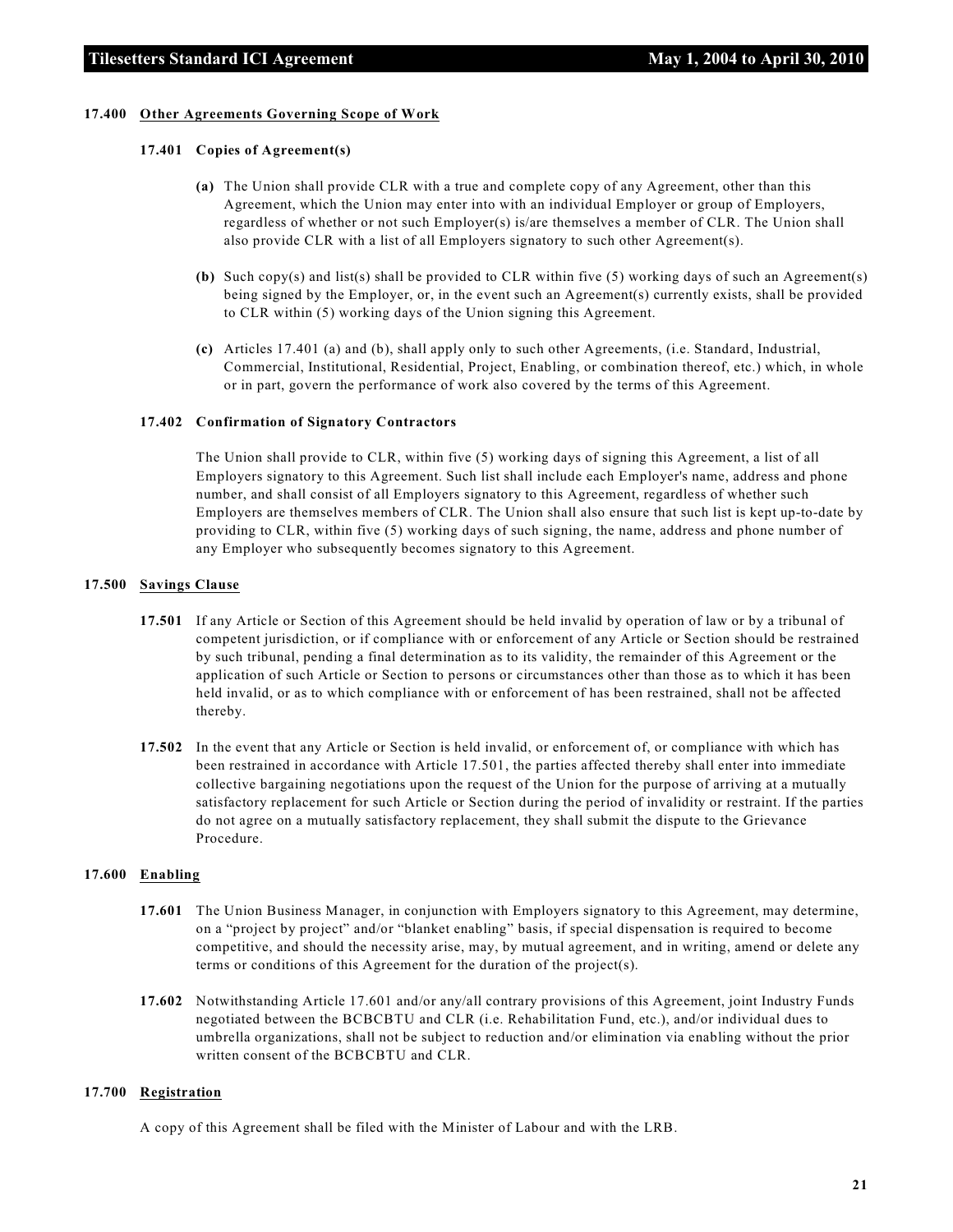#### **ARTICLE 18.000 - MANAGEMENT RIGHTS AND RESPONSIBILITIES**

#### **18.100 Management Rights**

The Employer has the right to operate and manage their business in all respects subject only to the limitations expressly stated in this Agreement. Notwithstanding the foregoing, the Employer shall abide by all pertinent federal, provincial and municipal/local government legislation, regulations, bylaws, policies, procedures, etc, including but not limited to, the Canada Revenue Agency, Employment Insurance Act, WorkSafe BC, municipal business licensing bylaws, etc.

#### **18.200 Working Partners**

- **18.201** Only one (1) Partner, Shareholder, and/or Principal of an Employer may work with the tools of the trade. Any additional Partners, Shareholders, and/or Principals of such Employer who work with the tools of the trade shall be classified as an Employee, and as such must be a member in good standing of the Union.
- **18.202** All Employer contributions required in accordance with this Agreement, with the exception of the Employer Pension Plan contribution, shall be made by the Employer on behalf of such additional Partners, Shareholders, and/or Principals defined in Article 18.201. Such contributions shall be made on a minimum of one hundred forty (140) hours per month, or total hours worked, whichever is greater. Contributions to the Pension Plan may also be made at the option of the Employer.

#### **SIGNATURE OF PARTIES**

Signed on behalf of: Signed on behalf of: Signed on behalf of: Construction Labour Relations Association of BC International Union of Bricklayers and Allied

Clyde Scollan Rob Tuzzi

Dated this  $13<sup>th</sup>$  day of June, 2007. Dated this  $4<sup>th</sup>$  day of June, 2007.

Craftworkers Local #2 BC

Dale Bekar G. Zecchini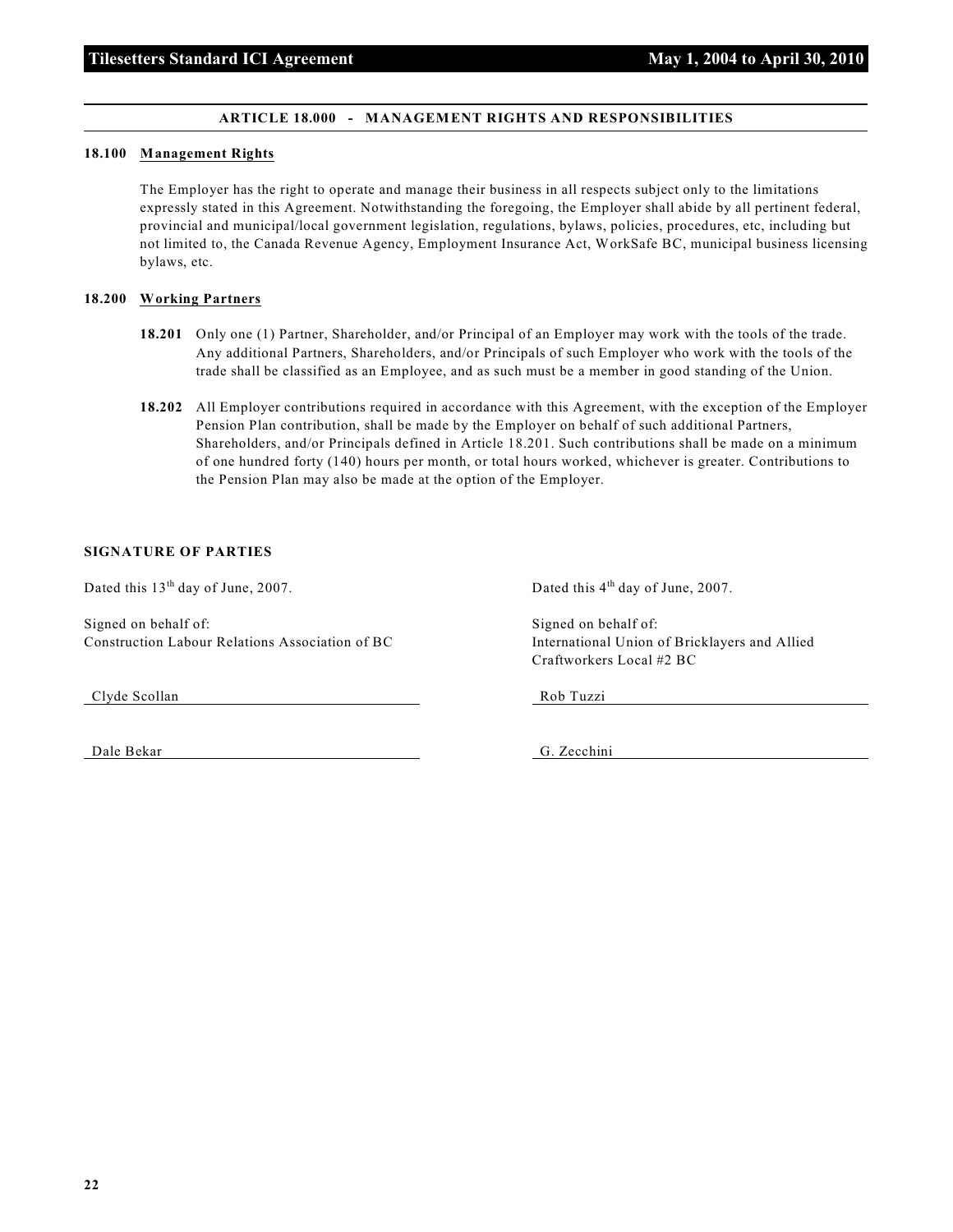#### **SCHEDULE "A" SCHEDULE OF MINIMUM STRAIGHT TIME HOURLY WAGE RATES**

|                                             | <b>PROJECTS LOCATED</b><br>WITHIN THE LOWER MAINLAND |                   |                       |                |                       | <b>PROJECTS LOCATED</b><br><b>OUTSIDE THE LOWER MAINLAND</b> |                   |                   |                |                |
|---------------------------------------------|------------------------------------------------------|-------------------|-----------------------|----------------|-----------------------|--------------------------------------------------------------|-------------------|-------------------|----------------|----------------|
|                                             |                                                      |                   | <b>EFFECTIVE DATE</b> |                | <b>EFFECTIVE DATE</b> |                                                              |                   |                   |                |                |
| <b>EMPLOYEE</b><br><b>CLASSIFICATION</b>    | Oct. 31,<br>2005                                     | $M$ ay 1,<br>2006 | May 1,<br>2007        | May 1,<br>2008 | May 1,<br>2009        | Oct. 31.<br>2005                                             | $M$ ay 1.<br>2006 | $M$ ay 1,<br>2007 | May 1,<br>2008 | May 1,<br>2009 |
| "A" Foreman $(115%)$                        | \$31.34                                              | \$32.49           | \$33.35               | \$34.21        | \$35.08               | \$30.19                                                      | \$31.34           | \$32.20           | \$33.06        | \$33.93        |
| "B" Foreman $(+ $1.00)$ "                   | \$28.25                                              | \$29.25           | \$30.00               | \$30.75        | \$31.50               | \$27.25                                                      | \$28.25           | \$29.00           | \$29.75        | \$30.50        |
| Journeyperson with TQ                       | \$27.25                                              | \$28.25           | \$29.00               | \$29.75        | \$30.50               | \$26.25                                                      | \$27.25           | \$28.00           | \$28.75        | \$29.50        |
| Journeyperson without TQ (85%)              | \$23.16                                              | \$24.01           | \$24.65               | \$25.29        | \$25.93               | \$22.31                                                      | \$23.16           | \$23.80           | \$24.44        | \$25.08        |
| New Journeyperson $(85%)$                   | \$23.16                                              | \$24.01           | \$24.65               | \$25.29        | \$25.93               | \$22.31                                                      | \$23.16           | \$23.80           | \$24.44        | \$25.08        |
| Improver $(85%)$                            | \$23.16                                              | \$24.01           | \$24.65               | \$25.29        | \$25.93               | \$22.31                                                      | \$23.16           | \$23.80           | \$24.44        | \$25.08        |
| A6 ( $6^{\text{th}}$ Term) Apprentice (90%) | \$24.53                                              | \$25.43           | \$26.10               | \$26.78        | \$27.45               | \$23.63                                                      | \$24.53           | \$25.20           | \$25.88        | \$26.55        |
| A5 ( $5^{\text{th}}$ Term) Apprentice (80%) | \$21.80                                              | \$22.60           | \$23.20               | \$23.80        | \$24.40               | \$21.00                                                      | \$21.80           | \$22.40           | \$23.00        | \$23.60        |
| A4 ( $4^{\text{th}}$ Term) Apprentice (70%) | \$19.08                                              | \$19.78           | \$20.30               | \$20.83        | \$21.35               | \$18.38                                                      | \$19.08           | \$19.60           | \$20.13        | \$20.65        |
| A3 ( $3rd$ Term) Apprentice (65%)           | \$17.71                                              | \$18.36           | \$18.85               | \$19.34        | \$19.83               | \$17.06                                                      | \$17.71           | \$18.20           | \$18.69        | \$19.18        |
| A2 ( $2nd$ Term) Apprentice (60%)           | \$16.35                                              | \$16.95           | \$17.40               | \$17.85        | \$18.30               | \$15.75                                                      | \$16.35           | \$16.80           | \$17.25        | \$17.70        |
| A1 $(1st Term)$ Apprentice (55%)            | \$14.99                                              | \$15.54           | \$15.95               | \$16.36        | \$16.78               | \$14.44                                                      | \$14.99           | \$15.40           | \$15.81        | \$16.23        |
| Pre-Apprentice                              | \$10.00                                              | \$10.00           | \$10.00               | \$10.00        | \$10.00               | \$10.00                                                      | \$10.00           | \$10.00           | \$10.00        | \$10.00        |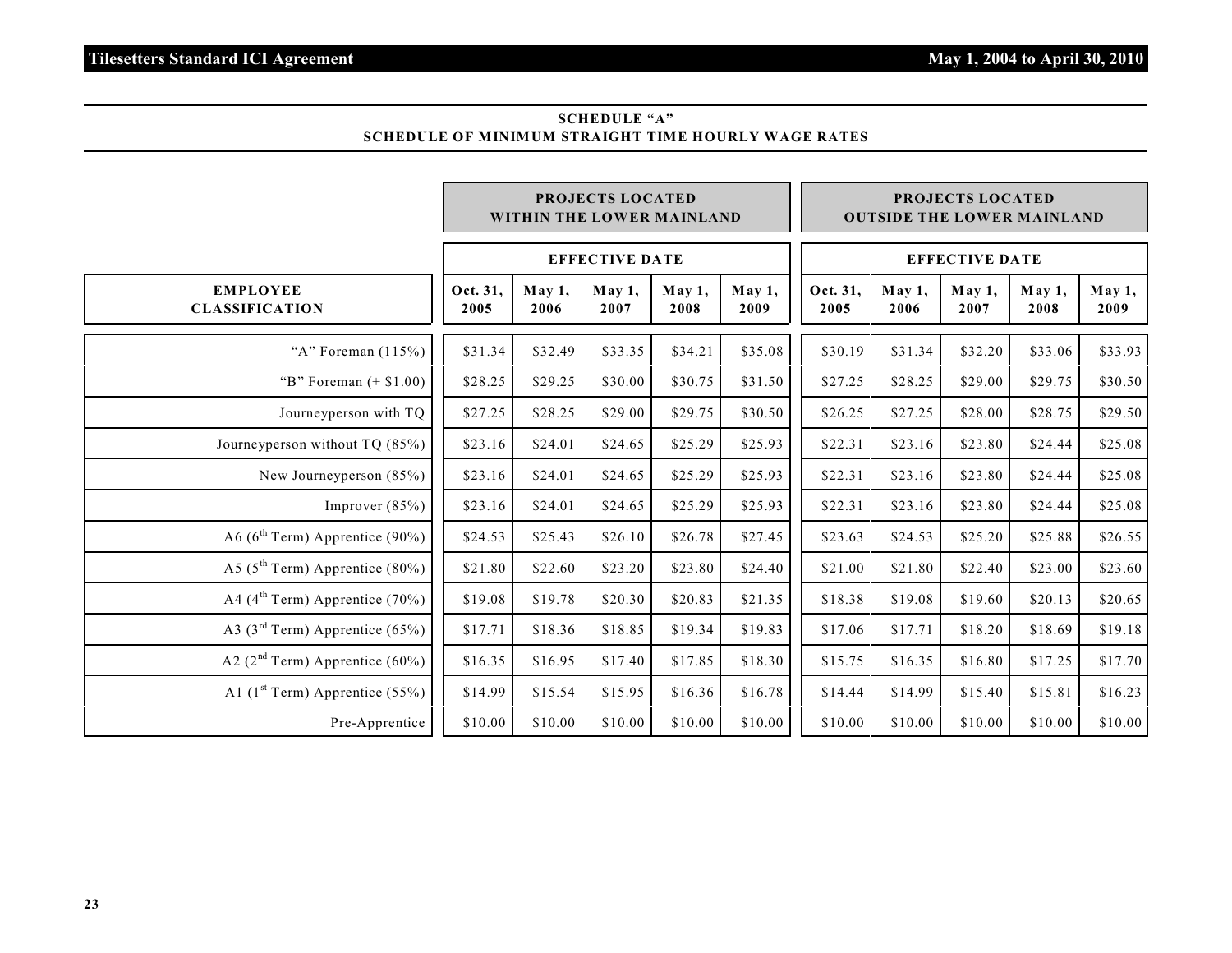### **Tilesetters Standard ICI Agreement May 1, 2004 to April 30, 2010**

### **SCHEDULE "B1" SCHEDULE OF EMPLOYER CONTRIBUTIONS AND EMPLOYEE DEDUCTIONS EFFECTIVE: MAY 1, 2006**

| Column#1 | $\cdot$ Foremen<br>• Journey persons with TQ<br>• Journey persons without TQ<br>• Improvers<br>• New Journeyperson<br>(only after first 30 days of employment) | <b>Column #5</b> $\cdot$ A4 (4 <sup>th</sup> Term) Apprentice<br><b>Column #6</b> $\cdot$ A3 (3 <sup>rd</sup> Term) Apprentice<br><b>Column #7</b> $\cdot$ A2 (2 <sup>nd</sup> Term) Apprentice<br>• Al $(1st Term)$ Apprentice |
|----------|----------------------------------------------------------------------------------------------------------------------------------------------------------------|---------------------------------------------------------------------------------------------------------------------------------------------------------------------------------------------------------------------------------|
|          | <b>Column #2</b> • New Journey persons<br>(only during first 30 days of employment)                                                                            | Column #8<br>• Pre-Apprentice<br>(only after first 6 months of employment)                                                                                                                                                      |
|          | <b>Column #3</b> $\cdot$ A6 (6 <sup>th</sup> Term) Apprentice                                                                                                  | Column #9<br>• Pre-Apprentice<br>(only during first 6 months of employment)                                                                                                                                                     |
|          | <b>Column #4</b> $\cdot$ A5 (5 <sup>th</sup> Term) Apprentice                                                                                                  |                                                                                                                                                                                                                                 |

| <b>EMPLOYER CONTRIBUTIONS</b><br>(Payable on the basis of "hours worked".)          | #1     | #2     | #3                                                       | #4                     | #5     | #6     | #7     | #8     | #9     |
|-------------------------------------------------------------------------------------|--------|--------|----------------------------------------------------------|------------------------|--------|--------|--------|--------|--------|
| * Bricklayers and Masons Welfare Plan                                               | \$2.50 |        | \$2.50                                                   | \$2.50                 | \$2.50 | \$2.50 | \$2.50 | \$2.50 |        |
| Pension Plan                                                                        | \$0.80 |        | \$0.72                                                   | \$0.64                 | \$0.56 | \$0.52 |        |        |        |
| Tilesetters Union Promotion Fund                                                    | \$0.22 | \$0.22 | \$0.22                                                   | \$0.22                 | \$0.22 | \$0.22 | \$0.22 | \$0.22 | \$0.22 |
| Contract Administration Fund                                                        | \$0.13 | \$0.13 | \$0.13                                                   | \$0.13                 | \$0.13 | \$0.13 | \$0.13 | \$0.13 | \$0.13 |
| Rehabilitation Plan                                                                 | \$0.02 | \$0.02 | \$0.02                                                   | \$0.02                 | \$0.02 | \$0.02 | \$0.02 | \$0.02 | \$0.02 |
| Jurisdictional Assignment Plan                                                      | \$0.01 | \$0.01 | \$0.01                                                   | \$0.01                 | \$0.01 | \$0.01 | \$0.01 | \$0.01 | \$0.01 |
| <b>BCBCBTU Fund</b>                                                                 | \$0.01 | \$0.01 | \$0.01                                                   | \$0.01                 | \$0.01 | \$0.01 | \$0.01 | \$0.01 | \$0.01 |
| <b>TOTAL CONTRIBUTIONS</b>                                                          | \$3.69 | \$0.39 | \$3.61                                                   | \$3.53                 | \$3.45 | \$3.41 | \$2.89 | \$2.89 | \$0.39 |
|                                                                                     |        |        |                                                          |                        |        |        |        |        |        |
| <b>EMPLOYEE DEDUCTIONS - HOURLY</b><br>(Deductible on the basis of "hours worked".) | #1     | #2     | #3                                                       | #4                     | #5     | #6     | #7     | #8     | #9     |
| Pension Plan                                                                        | \$0.80 |        | \$0.80                                                   | \$0.80                 | \$0.80 | \$0.80 | \$0.80 | \$0.80 |        |
| <b>BCYT</b> Fund                                                                    | \$0.10 | \$0.10 | \$0.10                                                   | \$0.10                 | \$0.10 | \$0.10 | \$0.10 | \$0.10 | \$0.10 |
| <b>TOTAL HOURLY DEDUCTIONS</b>                                                      | \$0.90 | \$0.10 | \$0.90                                                   | \$0.90                 | \$0.90 | \$0.90 | \$0.90 | \$0.90 | \$0.10 |
| <b>EMPLOYEE DEDUCTIONS - UNION DUES</b>                                             | #1     | #2     | #3                                                       | #4                     | #5     | #6     | #7     | #8     | #9     |
| Hourly Field Dues                                                                   |        |        | (inclusive of annual vacation and statutory holiday pay) | 2.5% of Gross Earnings |        |        |        |        |        |

**\* The Employer contribution to the Welfare Plan for all hours worked prior to May 1, 2006 was \$2.25 per hour.**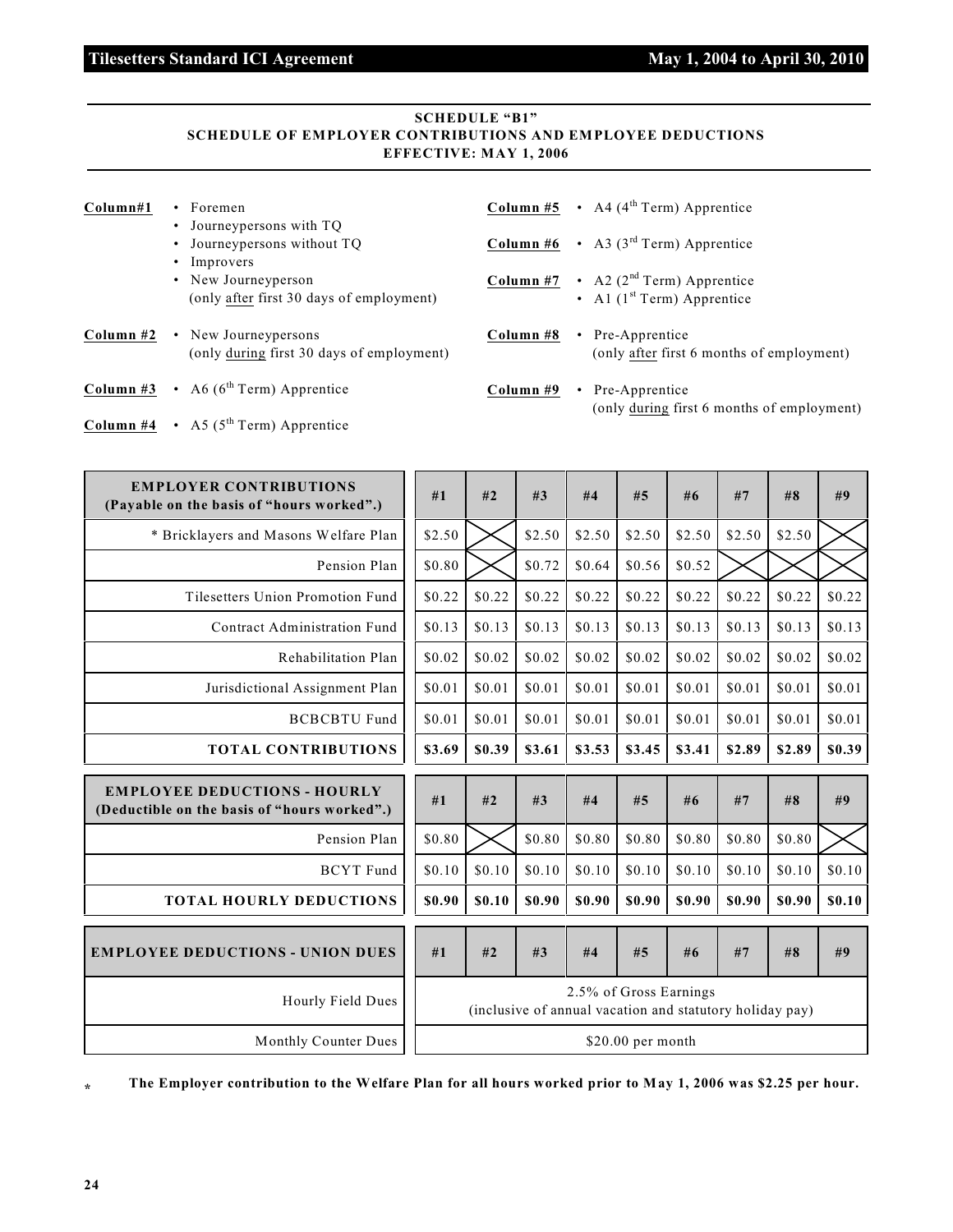### **Tilesetters Standard ICI Agreement May 1, 2004 to April 30, 2010**

### **SCHEDULE "B2" SCHEDULE OF EMPLOYER CONTRIBUTIONS AND EMPLOYEE DEDUCTIONS EFFECTIVE: MAY 1, 2007**

| Column#1  | • Foremen<br>• Journey persons with TQ<br>• Journey persons without TQ<br>• Improvers<br>• New Journeyperson<br>(only after first 30 days of employment) |           | <b>Column #5</b> $\cdot$ A4 (4 <sup>th</sup> Term) Apprentice<br><b>Column #6</b> $\cdot$ A3 (3 <sup>rd</sup> Term) Apprentice<br><b>Column #7</b> $\cdot$ A2 (2 <sup>nd</sup> Term) Apprentice<br>• Al $(1st Term)$ Apprentice |
|-----------|----------------------------------------------------------------------------------------------------------------------------------------------------------|-----------|---------------------------------------------------------------------------------------------------------------------------------------------------------------------------------------------------------------------------------|
| Column #2 | • New Journey persons<br>(only during first 30 days of employment)                                                                                       | Column #8 | • Pre-Apprentice<br>(only after first 6 months of employment)                                                                                                                                                                   |
|           | <b>Column #3</b> $\cdot$ A6 (6 <sup>th</sup> Term) Apprentice                                                                                            | Column #9 | • Pre-Apprentice<br>(only during first 6 months of employment)                                                                                                                                                                  |
|           | <b>Column #4</b> $\cdot$ A5 (5 <sup>th</sup> Term) Apprentice                                                                                            |           |                                                                                                                                                                                                                                 |

| <b>EMPLOYER CONTRIBUTIONS</b><br>(Payable on the basis of "hours worked".)          | #1     | #2     | #3                                                       | #4                     | #5     | #6     | #7     | #8     | #9     |
|-------------------------------------------------------------------------------------|--------|--------|----------------------------------------------------------|------------------------|--------|--------|--------|--------|--------|
| Bricklayers and Masons Welfare Plan                                                 | \$2.50 |        | \$2.50                                                   | \$2.50                 | \$2.50 | \$2.50 | \$2.50 | \$2.50 |        |
| Pension Plan                                                                        | \$0.80 |        | \$0.72                                                   | \$0.64                 | \$0.56 | \$0.52 |        |        |        |
| Tilesetters Union Promotion Fund                                                    | \$0.22 | \$0.22 | \$0.22                                                   | \$0.22                 | \$0.22 | \$0.22 | \$0.22 | \$0.22 | \$0.22 |
| Contract Administration Fund                                                        | \$0.13 | \$0.13 | \$0.13                                                   | \$0.13                 | \$0.13 | \$0.13 | \$0.13 | \$0.13 | \$0.13 |
| Rehabilitation Plan                                                                 | \$0.02 | \$0.02 | \$0.02                                                   | \$0.02                 | \$0.02 | \$0.02 | \$0.02 | \$0.02 | \$0.02 |
| Jurisdictional Assignment Plan                                                      | \$0.01 | \$0.01 | \$0.01                                                   | \$0.01                 | \$0.01 | \$0.01 | \$0.01 | \$0.01 | \$0.01 |
| <b>BCBCBTU Fund</b>                                                                 | \$0.01 | \$0.01 | \$0.01                                                   | \$0.01                 | \$0.01 | \$0.01 | \$0.01 | \$0.01 | \$0.01 |
| <b>TOTAL CONTRIBUTIONS</b>                                                          | \$3.69 | \$0.39 | \$3.61                                                   | \$3.53                 | \$3.45 | \$3.41 | \$2.89 | \$2.89 | \$0.39 |
|                                                                                     |        |        |                                                          |                        |        |        |        |        |        |
| <b>EMPLOYEE DEDUCTIONS - HOURLY</b><br>(Deductible on the basis of "hours worked".) | #1     | #2     | #3                                                       | #4                     | #5     | #6     | #7     | #8     | #9     |
| Pension Plan                                                                        | \$1.30 |        | \$1.30                                                   | \$1.30                 | \$1.30 | \$1.30 | \$1.30 | \$1.30 |        |
| <b>BCYT</b> Fund                                                                    | \$0.10 | \$0.10 | \$0.10                                                   | \$0.10                 | \$0.10 | \$0.10 | \$0.10 | \$0.10 | \$0.10 |
| <b>TOTAL HOURLY DEDUCTIONS</b>                                                      | \$1.40 | \$0.10 | \$1.40                                                   | \$1.40                 | \$1.40 | \$1.40 | \$1.40 | \$1.40 | \$0.10 |
| <b>EMPLOYEE DEDUCTIONS - UNION DUES</b>                                             | #1     | #2     | #3                                                       | #4                     | #5     | #6     | #7     | #8     | #9     |
| Hourly Field Dues                                                                   |        |        | (inclusive of annual vacation and statutory holiday pay) | 2.5% of Gross Earnings |        |        |        |        |        |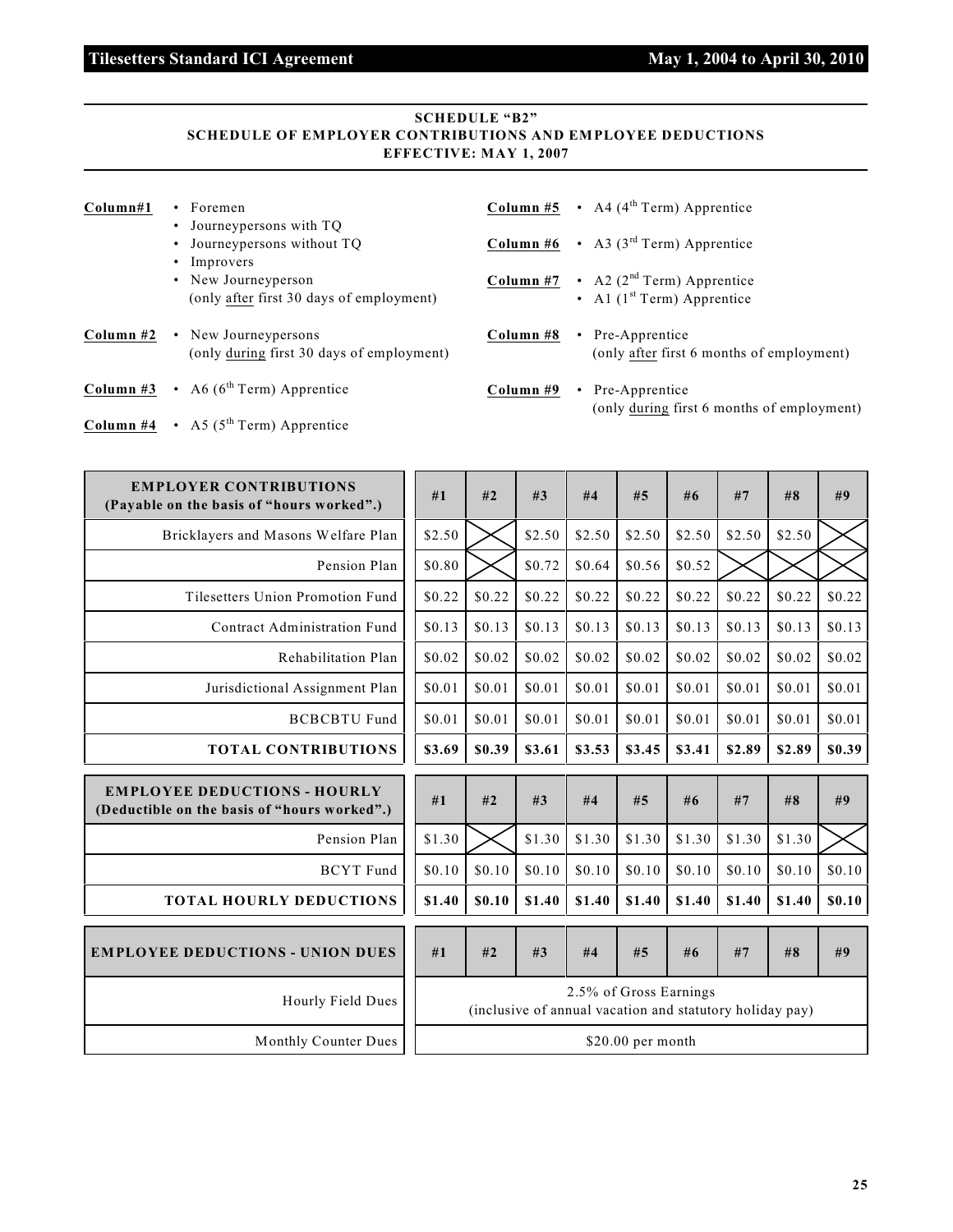### **Tilesetters Standard ICI Agreement May 1, 2004 to April 30, 2010**

### **SCHEDULE "B3" SCHEDULE OF EMPLOYER CONTRIBUTIONS AND EMPLOYEE DEDUCTIONS EFFECTIVE: MAY 1, 2008**

| Column#1  | Foremen<br>• Journey persons with TQ<br>• Journey persons without TO<br>• Improvers<br>• New Journeyperson<br>(only after first 30 days of employment) | <b>Column #5</b> $\cdot$ A4 (4 <sup>th</sup> Term) Apprentice<br><b>Column #6</b> $\cdot$ A3 (3 <sup>rd</sup> Term) Apprentice<br><b>Column #7</b> $\cdot$ A2 (2 <sup>nd</sup> Term) Apprentice<br>• Al $(1st Term)$ Apprentice |
|-----------|--------------------------------------------------------------------------------------------------------------------------------------------------------|---------------------------------------------------------------------------------------------------------------------------------------------------------------------------------------------------------------------------------|
| Column #2 | • New Journey persons<br>(only during first 30 days of employment)                                                                                     | Column #8<br>• Pre-Apprentice<br>(only after first 6 months of employment)                                                                                                                                                      |
|           | <b>Column #3</b> • A6 ( $6^{th}$ Term) Apprentice                                                                                                      | Column #9<br>• Pre-Apprentice<br>(only during first 6 months of employment)                                                                                                                                                     |
|           | <b>Column #4</b> • A5 ( $5^{\text{th}}$ Term) Apprentice                                                                                               |                                                                                                                                                                                                                                 |

| <b>EMPLOYER CONTRIBUTIONS</b><br>(Payable on the basis of "hours worked".)          | #1     | #2     | #3     | #4     | #5                     | #6     | #7                                                       | #8     | #9     |
|-------------------------------------------------------------------------------------|--------|--------|--------|--------|------------------------|--------|----------------------------------------------------------|--------|--------|
| Bricklayers and Masons Welfare Plan                                                 | \$2.50 |        | \$2.50 | \$2.50 | \$2.50                 | \$2.50 | \$2.50                                                   | \$2.50 |        |
| Pension Plan                                                                        | \$0.80 |        | \$0.72 | \$0.64 | \$0.56                 | \$0.52 |                                                          |        |        |
| Tilesetters Union Promotion Fund                                                    | \$0.22 | \$0.22 | \$0.22 | \$0.22 | \$0.22                 | \$0.22 | \$0.22                                                   | \$0.22 | \$0.22 |
| Contract Administration Fund                                                        | \$0.13 | \$0.13 | \$0.13 | \$0.13 | \$0.13                 | \$0.13 | \$0.13                                                   | \$0.13 | \$0.13 |
| Rehabilitation Plan                                                                 | \$0.02 | \$0.02 | \$0.02 | \$0.02 | \$0.02                 | \$0.02 | \$0.02                                                   | \$0.02 | \$0.02 |
| Jurisdictional Assignment Plan                                                      | \$0.01 | \$0.01 | \$0.01 | \$0.01 | \$0.01                 | \$0.01 | \$0.01                                                   | \$0.01 | \$0.01 |
| <b>BCBCBTU Fund</b>                                                                 | \$0.01 | \$0.01 | \$0.01 | \$0.01 | \$0.01                 | \$0.01 | \$0.01                                                   | \$0.01 | \$0.01 |
| <b>TOTAL CONTRIBUTIONS</b>                                                          | \$3.69 | \$0.39 | \$3.61 | \$3.53 | \$3.45                 | \$3.41 | \$2.89                                                   | \$2.89 | \$0.39 |
|                                                                                     |        |        |        |        |                        |        |                                                          |        |        |
| <b>EMPLOYEE DEDUCTIONS - HOURLY</b><br>(Deductible on the basis of "hours worked".) | #1     | #2     | #3     | #4     | #5                     | #6     | #7                                                       | #8     | #9     |
| Pension Plan                                                                        | \$1.80 |        | \$1.80 | \$1.80 | \$1.80                 | \$1.80 | \$1.80                                                   | \$1.80 |        |
| <b>BCYT</b> Fund                                                                    | \$0.10 | \$0.10 | \$0.10 | \$0.10 | \$0.10                 | \$0.10 | \$0.10                                                   | \$0.10 | \$0.10 |
| <b>TOTAL HOURLY DEDUCTIONS</b>                                                      | \$1.90 | \$0.10 | \$1.90 | \$1.90 | \$1.90                 | \$1.90 | \$1.90                                                   | \$1.90 | \$0.10 |
| <b>EMPLOYEE DEDUCTIONS - UNION DUES</b>                                             | #1     | #2     | #3     | #4     | #5                     | #6     | #7                                                       | #8     | #9     |
| Hourly Field Dues                                                                   |        |        |        |        | 2.5% of Gross Earnings |        | (inclusive of annual vacation and statutory holiday pay) |        |        |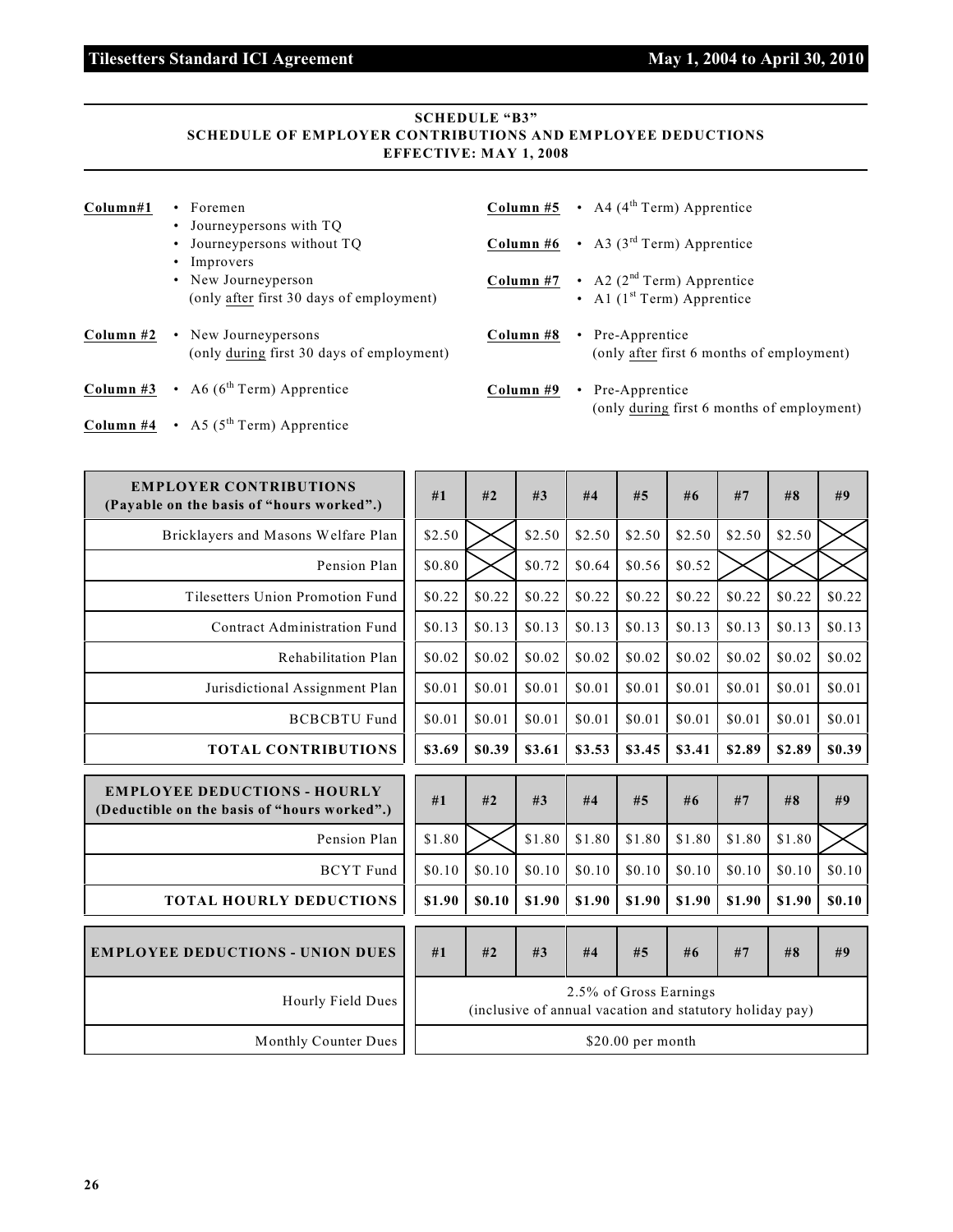#### **APPENDIX "A" - DEFINITIONS AND ABBREVIATIONS (PAGE 1 OF 2)**

The following definitions and abbreviations shall be applicable to the interpretation of this Agreement.

#### **1. BCBCBTU**

Bargaining Council of British Columbia Building Trade Unions

#### **2. BCYT**

British Columbia and Yukon Territory Building and Construction Trades Council

#### **3. CLR**

Construction Labour Relations Association of British Columbia

#### **4. Day**

Unless otherwise specified, one (1) day shall be deemed to mean one (1) full calendar day, and such day shall be deemed to commence at 12:00 midnight.

#### **5. Employee**

Any individual who is a member of the Union, and/or such other person employed by the Employer under the terms of this Agreement.

#### **6. Employer**

Any individual, business, partnership, company, corporation, or other similar entity, signatory to this Agreement. Where the term Employer is used within this Agreement, and the context of such usage makes it appropriate and logical to regard this term as a reference to a person, as opposed to a legal entity, then such usage shall be considered to refer to an authorized representative of the Employer.

#### **7. Gender**

Wherever the words "man", "men", "he" or "his" are utilized in this Agreement they shall be considered to apply equally to both genders (i.e. male and female).

#### **8. Hours Worked**

- **(a)** 1 straight time hour = 1 hour worked
- **(b)** 1 time and one-half overtime hour = 1 hour worked
- **(c)** 1 double time overtime hour = 1 hour worked

#### **9. Industrial Construction**

Shall include, as examples: (i) manufacturing, (ii) production plants such as pulp mills, (iii) chemical plants, (iv) refineries, including the transmission facilities, (v) meter pumping, (vi) compressor stations, (vii) munitions plants, (viii) mines, (ix) power generating plants, (x) bulk loading terminals, (xi) dams, and (xii) breweries, etc.

#### **10. IUBAC**

International Union of Bricklayers and Allied Craftworkers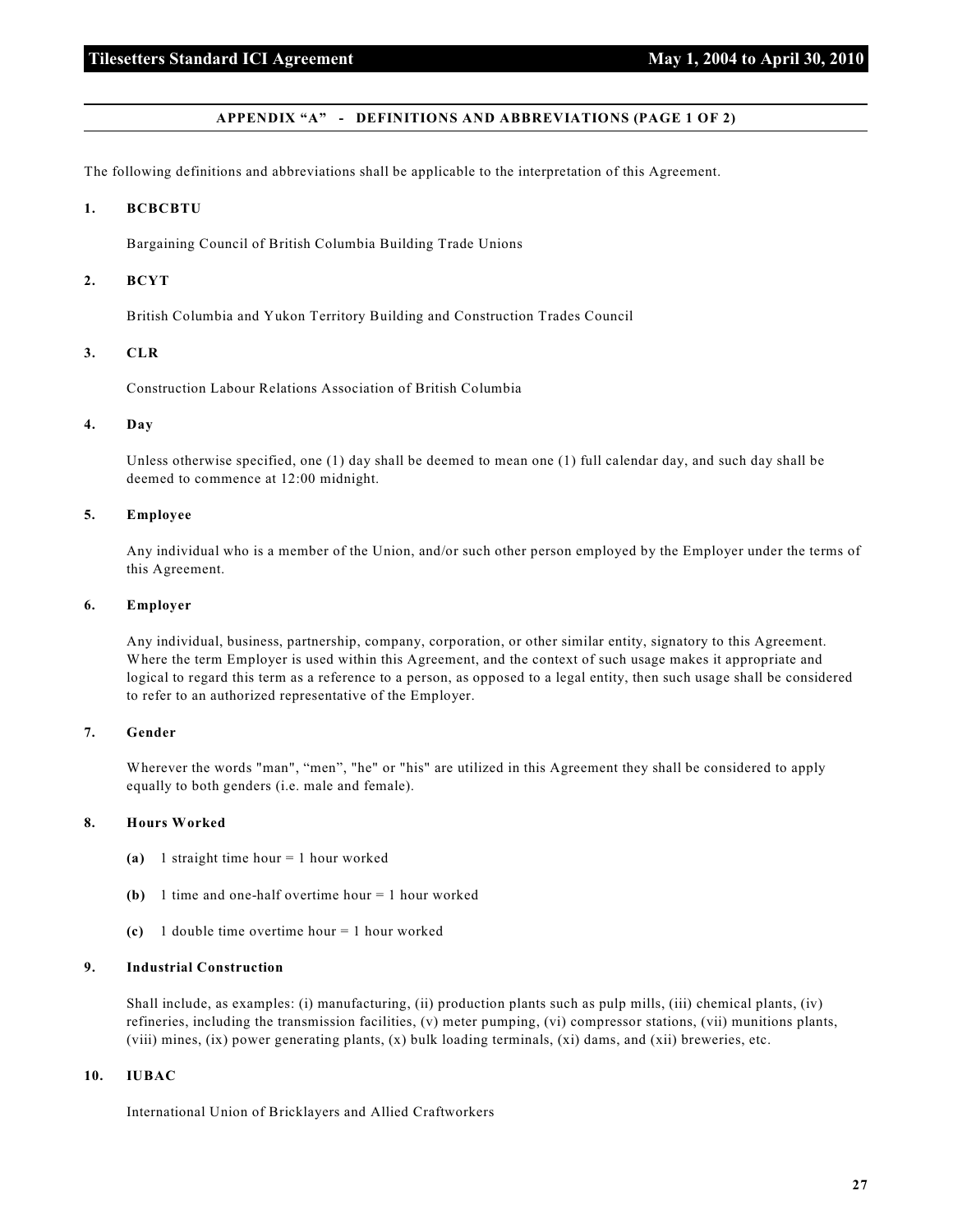#### **APPENDIX "A" - DEFINITIONS AND ABBREVIATIONS (PAGE 2 OF 2)**

#### **11. Local Resident**

A local resident shall be defined as any person residing within one hundred (100) kilometres by road of the project or, where ferry travel is involved, within seventy-five (75) minutes travel time including ferry travel and road kilometres, and who has resided at a permanent address for a period of forty-five (45) calendar days in any city, town, village or district where the work is being performed.

#### **12. Lower Mainland**

The area of BC inclusive of: Abbotsford, Aldergrove, Anmore, Belcarra, Burnaby, Chilliwack, Coquitlam, Delta, Langley (City and Township), Maple Ridge, Mission, New Westminster, North Vancouver (City and District), Pitt Meadows, Port Coquitlam, Port Moody, Richmond, Surrey, West Vancouver and White Rock.

#### **13. LRB**

British Columbia Labour Relations Board

#### **14. Out-Of-Town Project**

Any project to which an Employee does not travel daily from his residence. Notwithstanding the foregoing, any project that is located more than two (2) hours travel, each way, from an Employee's residence, any project to which it is not practical for the Employee to travel daily from his residence, and any project to which it is not cost effective for the Employer if the Employee travels daily from his residence, shall be defined as an out-of-town project.

#### **15. Tilesetter**

Any individual who is a member of the Union and/or is otherwise eligible to be employed under the terms of this Agreement.

#### **16. TJAC**

Tilesetters Joint Advisory Committee

#### **17. Union**

IUBAC Local #2 BC and/or any other such IUBAC Local(s) as may be established whose membership performs ICI work as governed by the terms of this Agreement. Where the term Union is used within this Agreement, and the context of such usage makes it appropriate and logical to regard this term as a reference to a person, as opposed to a legal entity, then such usage shall be considered to refer to an authorized representative of the Union.

#### **18. WorkSafeBC**

Workers' Compensation Board of BC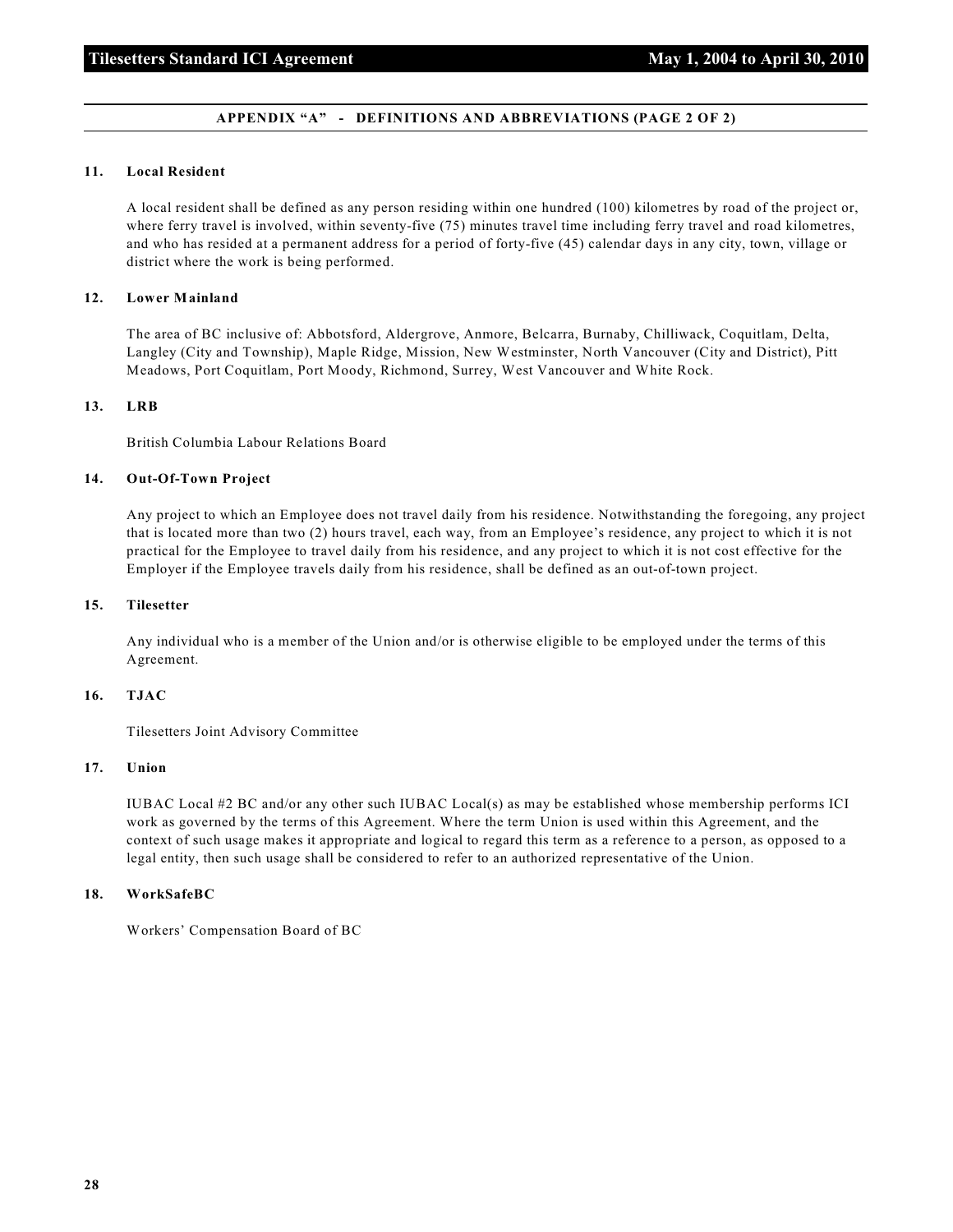#### **APPENDIX "B" - SCOPE OF WORK AND TRADE JURISDICTION**

- **1.** The laying, cutting or setting of all tile where used for floors, walls, ceilings, walks, promenade roofs, stair treads, stair risers, facings, hearths, fireplaces, and decorative inserts, together with any marble plinths, thresholds, or window stools used in connection with any tile work; also to prepare and set all concrete, cement, brickwork or other foundation or materials that may be required to properly set and complete such work; the setting or bedding of all tiling, stone, marble, composition, glass mosaic, or other materials forming the facing, hearth or fireplace of a mantel, or the mantel complete, together with the setting of all cement, brickwork, or other material required in connection with the above work; also the slabbing and fabrication and the erection and installation of same. The building, shaping, forming construction or repairing of all fireplace work, whether in connection with a mantel hearth facing or not, and the setting and preparing of all material, such as cement plaster, mortar brickwork, ironwork, or other materials necessary for the proper and safe construction and completion of such work, except that a mantel made exclusively of brick, marble or stone, shall be conceded to be bricklayers, marble setters or stone masons work respectively.
- **2.** The Parties agree the word "tile" refers to all burned clay products as used in the tile industry either glazed or unglazed and to all composition materials made up in single units up to 15" x 20" x 2", except quarry tiles larger than 9" x 9" x 1-1/4" thick, also to mixtures in tile form of cement, plastics and metals that are made for and intended for use as a finished floor surface, whether upon interior or exterior floors, stair treads, promenade roofs, garden walks, interior walls, ceilings, swimming pools, and all places where tile may be used to form a finished surface for practical use sanitary finish or decorative purposes, for setting all accessories in connection therewith, or for decorative inserts in other materials.
- **3.** All terra cotta called unit tile in sizes of 6" x 12" or under regardless of method of installation, quarry tile 9" x 9" x 1-1/4" or less. Split brick or quarry tile or similar material where the bed is floated or screeded and the joints grouted. Where the work is installed by tilelayers, the grouting and cleaning shall be supervised by the mechanic. The bedding, jointing and pointing of the above materials shall be the work of the craft installing the same.
- **4.** All clay products known as terra cotta tile, unit tile, ceramic veneer and machine-made terra cotta, and like materials in sizes 6" x 12" and less regardless of the method of installation. Where the preponderance of material to be installed comes within the provisions of this section and when there is also some material in excess of the sizes provided for in this section, the Tilesetter shall install all such materials.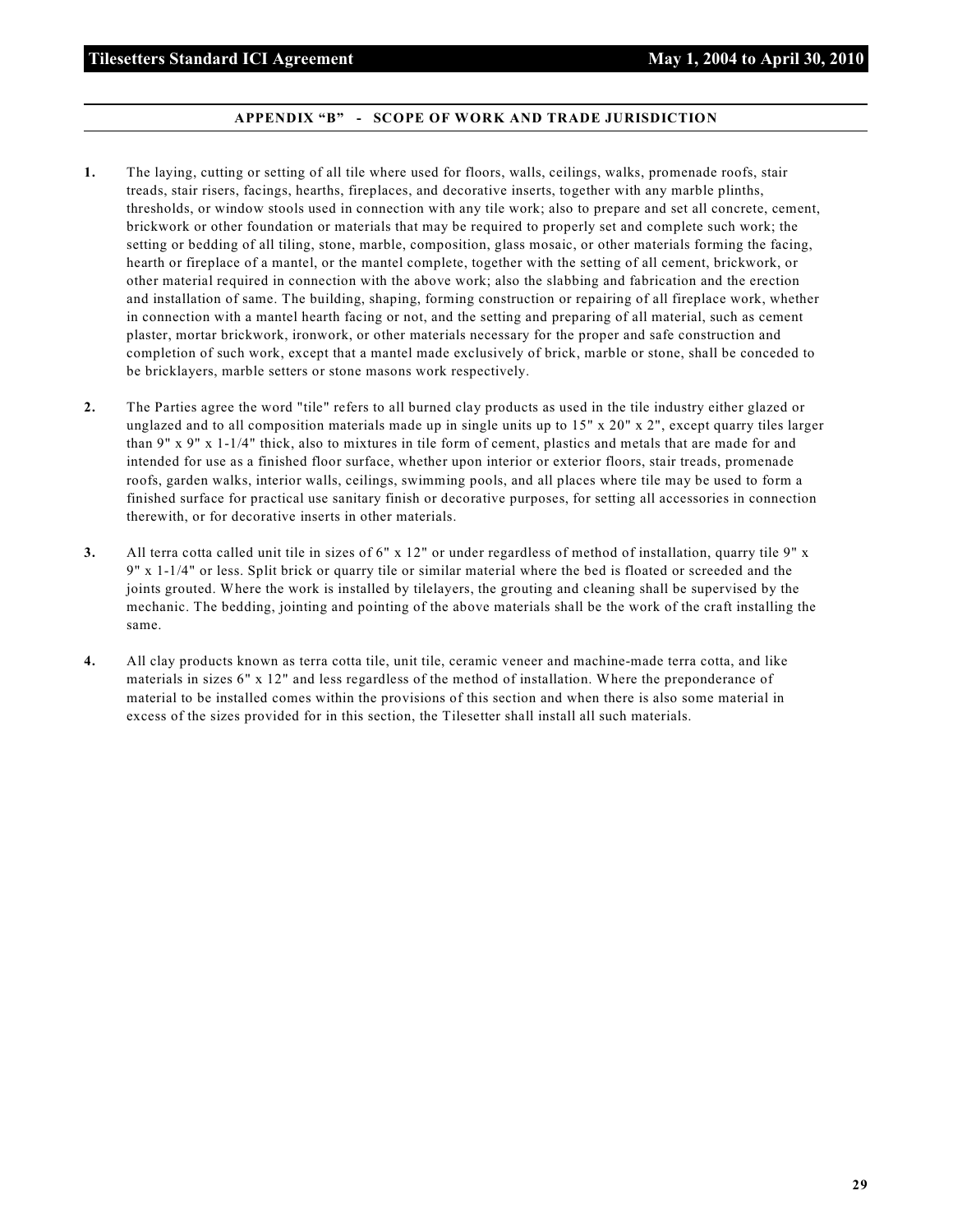#### **APPENDIX "C" - WAGE SECURITY BOND**

#### **(A) Requirement to Deposit and Maintain**

- **(1)** Any Employer who has been signatory to the Tilesetters Standard ICI Agreement for less than three (3) years shall deposit and maintain with the Union an individual Wage Security Bond for a maximum period of three (3) years, for use in the event such Employer should default on the payment of wages, and/or any Employer contributions, and/or any Employee deductions as required under the terms of this Agreement.
- **(2)** Such individual Wage Security Bond shall be:
	- **(a)** of a type suitable to the Union,
	- **(b)** for an amount acceptable to the Union, although such amount shall not exceed twenty five thousand dollars (\$25,000.00),
	- **(c)** retained by the Union for use in accordance with (A) (1), and
	- **(d)** accompanied by a letter from the Employer authorizing such use by the Union.

#### **(B) Return of Wage Security Bond**

- **(1)** An Employer's individual Wage Security Bond shall be returned to such Employer not more than three (3) years after such Employer becomes signatory to this Agreement, or such earlier date as may be approved by the Union.
- **(2)** Notwithstanding (B) (1), in the event such an Employer ceases business within three (3) years of becoming signatory to this Agreement, the Union shall return such Employer's individual Wage Security Bond immediately upon being so informed, provided the Union is satisfied that the Employer has no outstanding wages, and that all Employer contributions, and/or Employee deductions have been remitted as required.
- **(3)** Notwithstanding (B) (1) and (B) (2), an Employer's individual Wage Security Bond shall not be returned to such Employer until at least one (1) year after such Employer has become signatory to this Agreement.